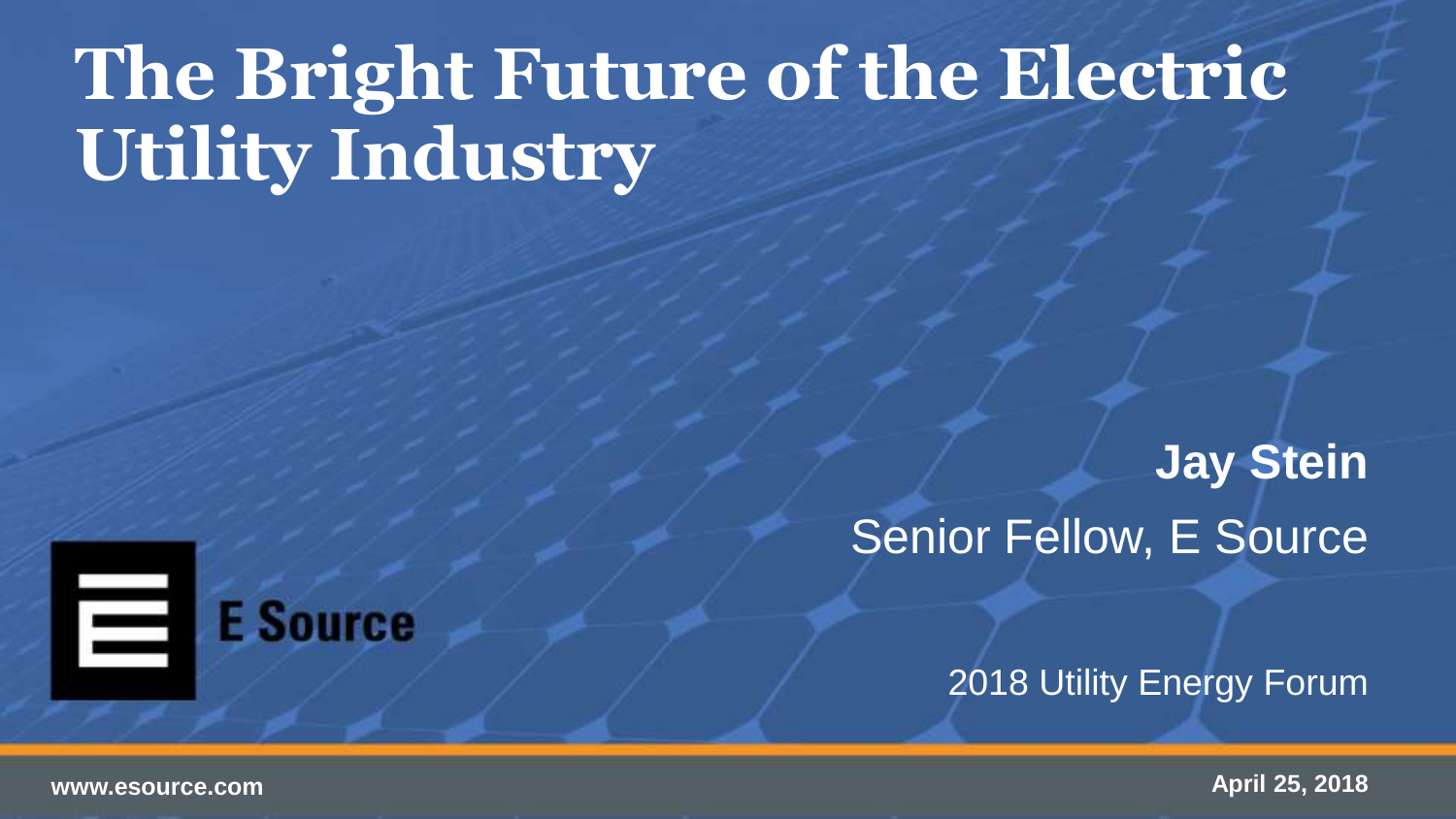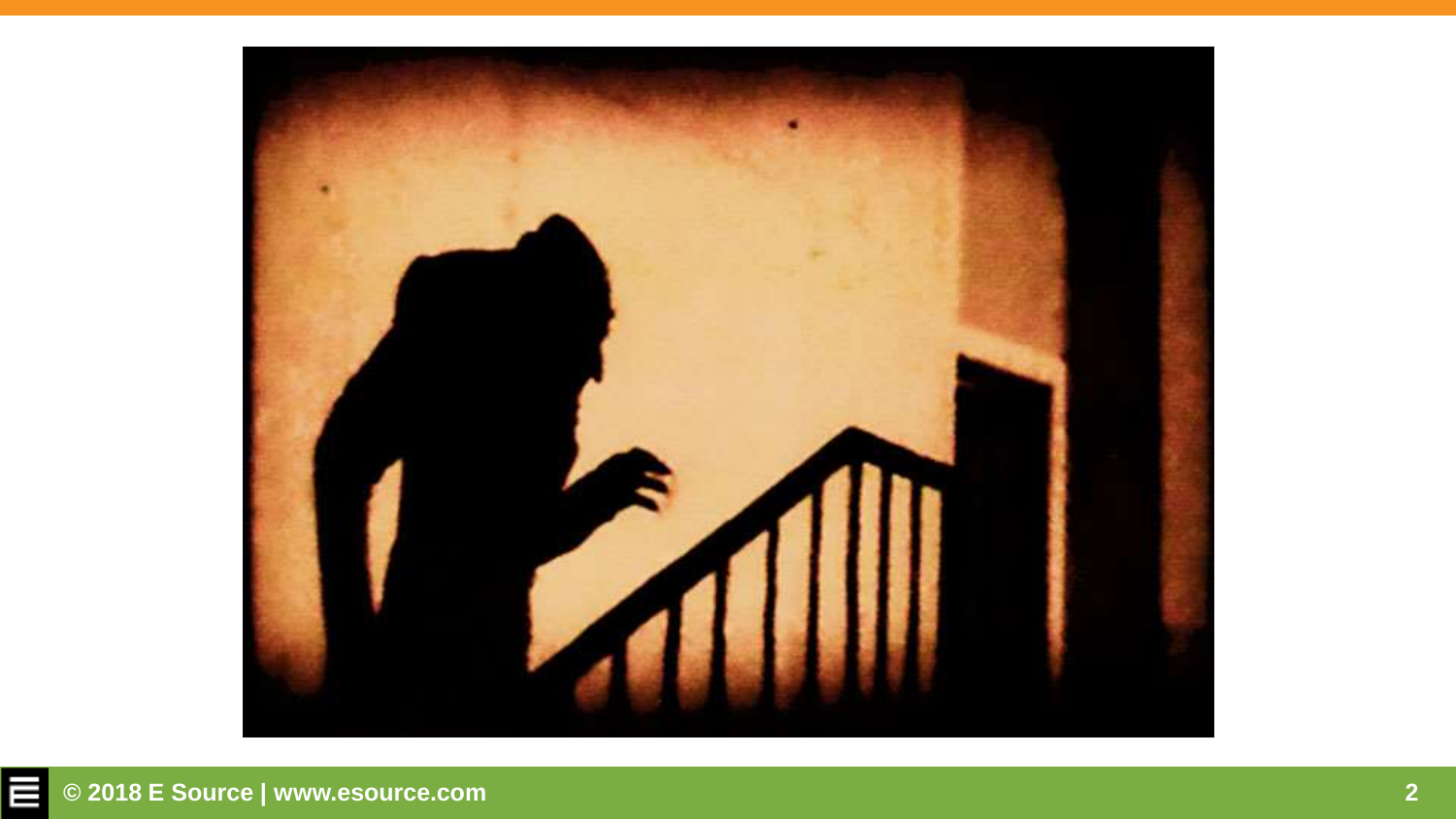# **"You could actually go, if you want, completely offgrid. You can take your solar panels, charge the battery packs, and that's all you use." —Elon Musk**



Source: Steve Jurvetson/ Wikimedia Commons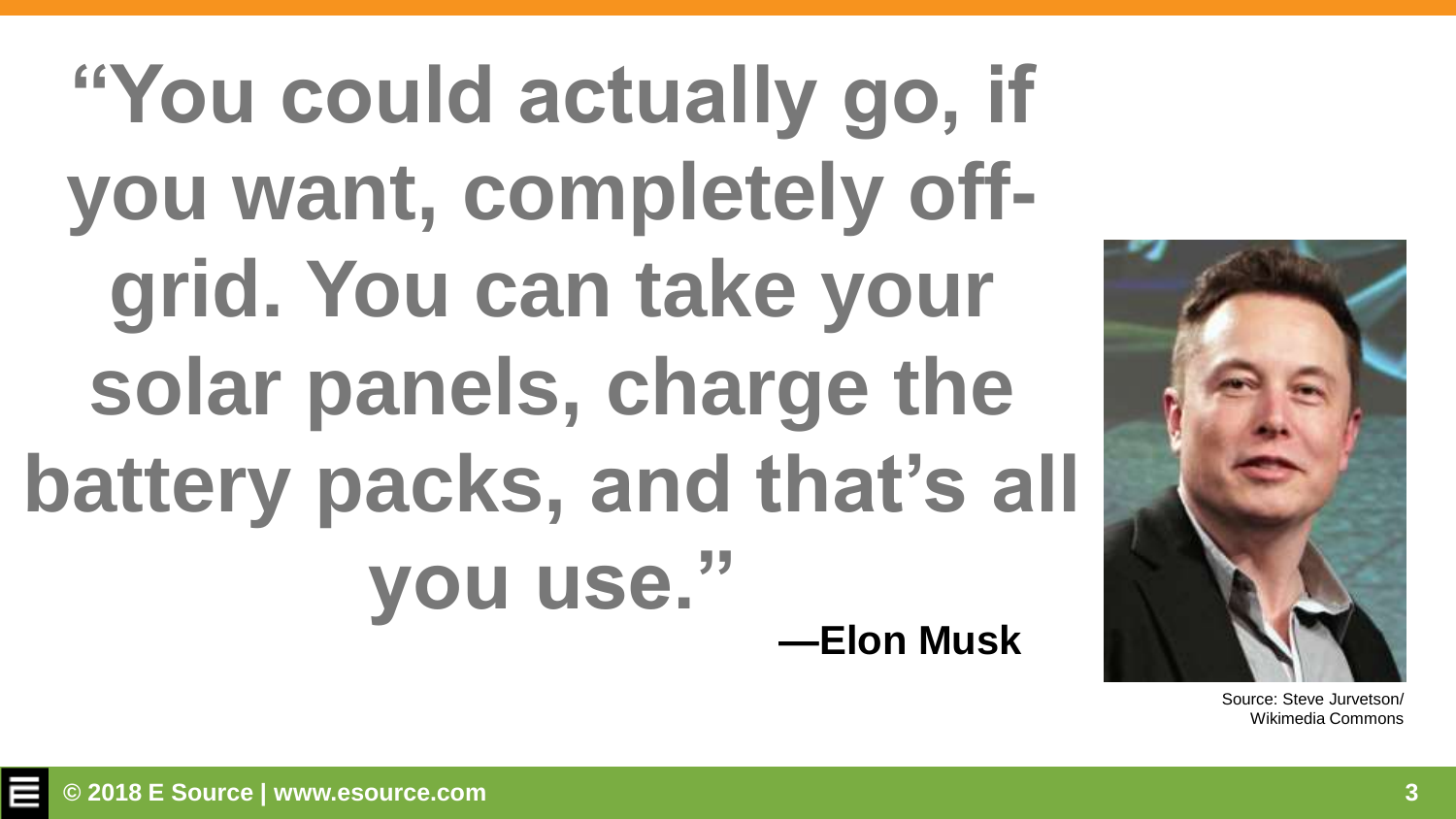"As battery storage becomes cheaper, some customers will be tempted to leave the grid entirely."

> —Jacques Leslie, "Utilities Grapple with Rooftop Solar and the New Energy Landscape," *Yale Environment 360*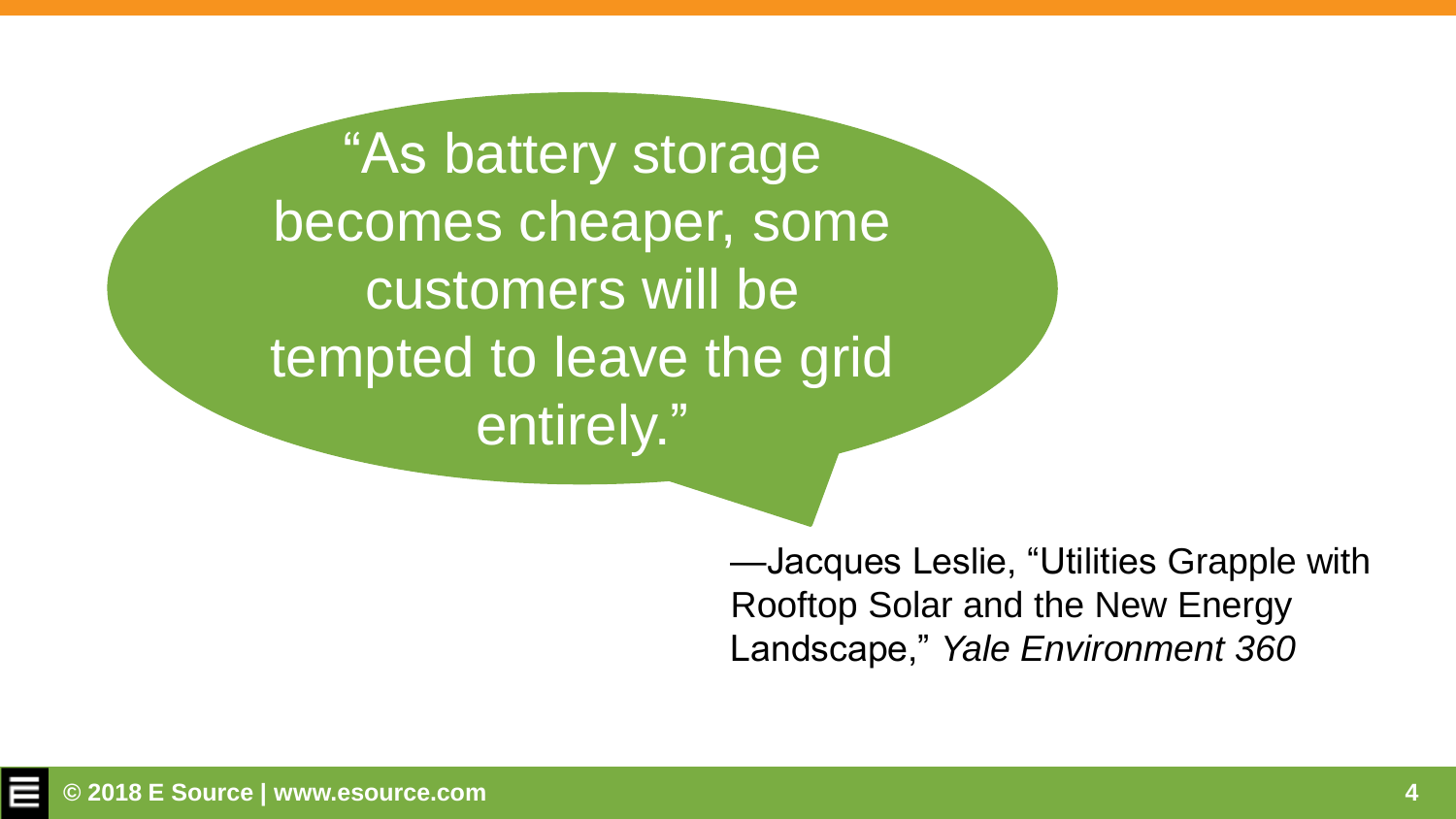"Some customers, particularly in the sunny West and high-cost Northeast, already realize that 'they don't need the power industry at all,'"

> —David Crane, quoted in "Why the U.S. Power Grid's Days Are Numbered," *Bloomberg Businessweek*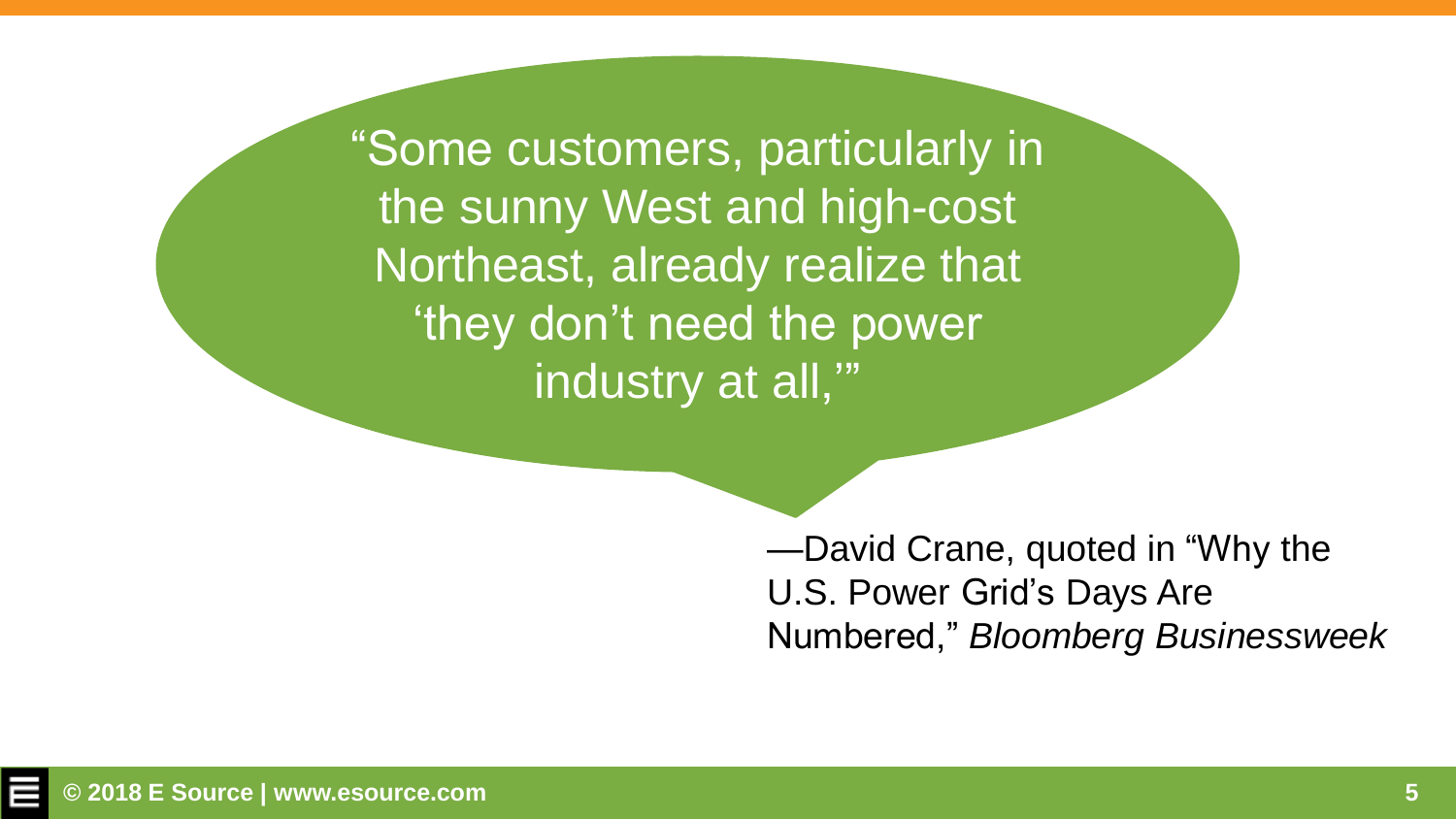"We'll soon be at a point where people say, 'You're so yesterday. You get your power from the grid."

> —Philipp Schröder, Head of Operations and Marketing at Sonnenbatterie, quoted in "A World Turned Upside Down," *The Economist*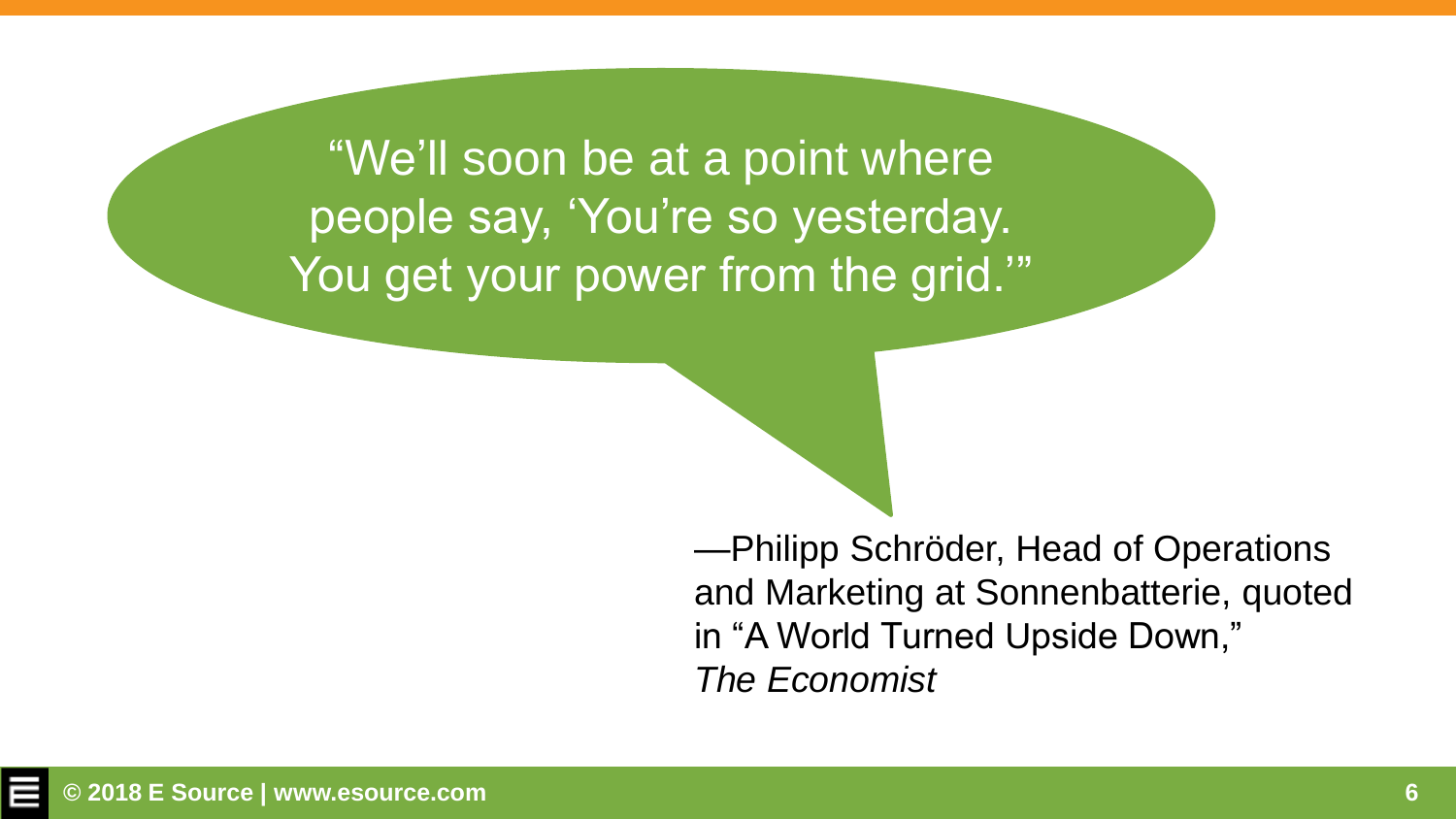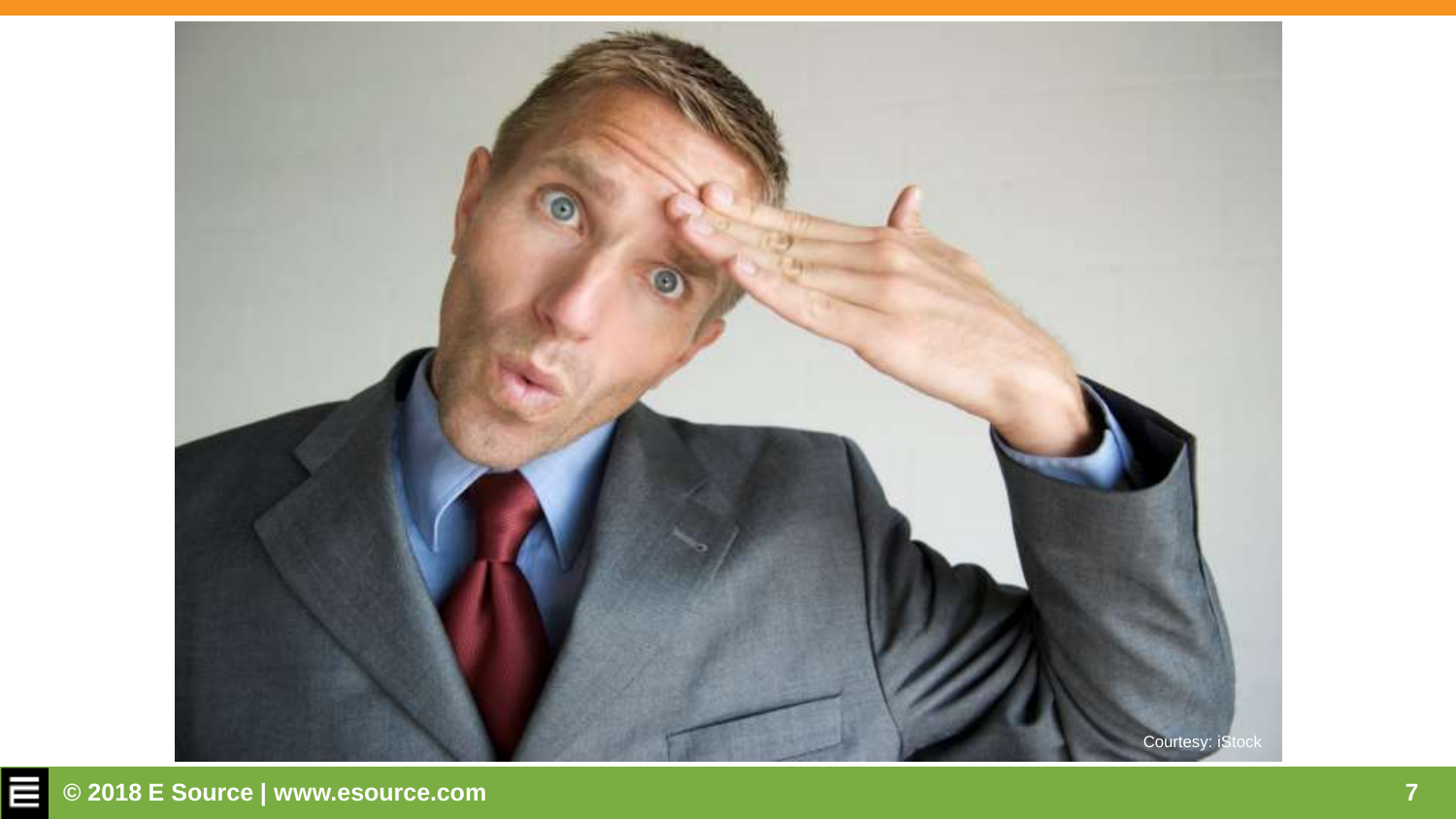#### **Why Grid Defection Is So Rare**

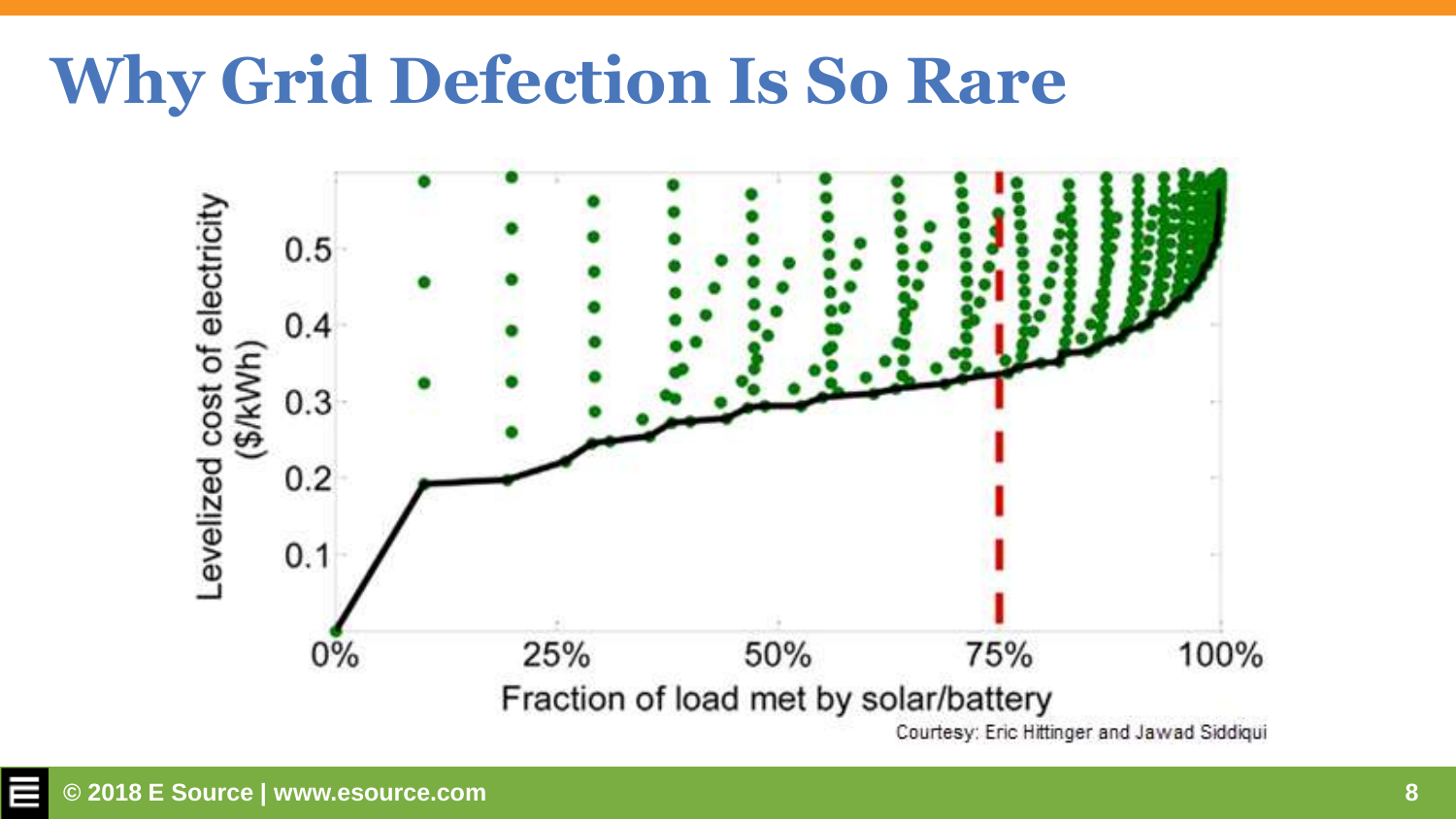#### **No Grid Equals No Solar**



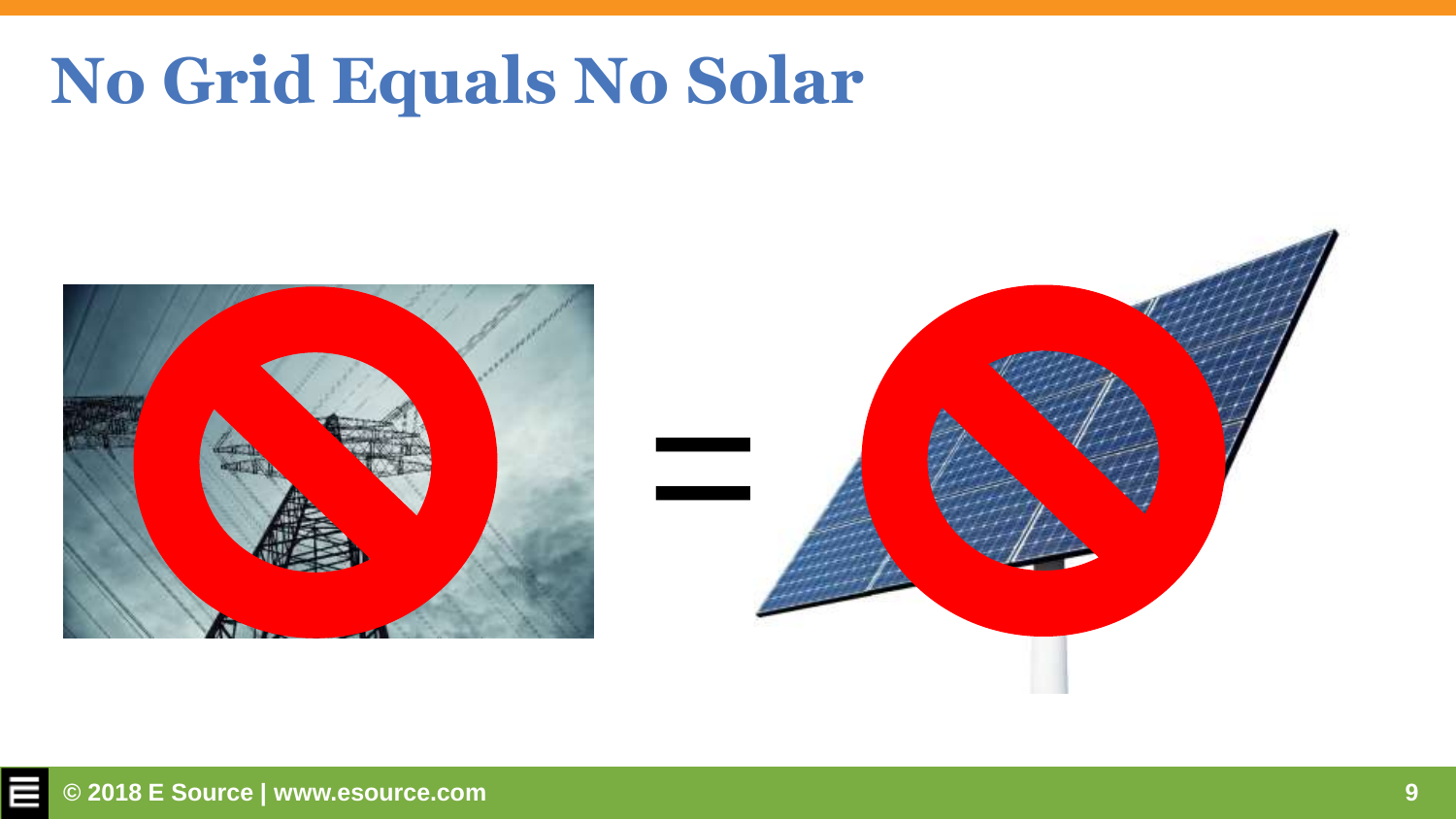#### **California's Getting Less Intense**



Source: California Air Resources Board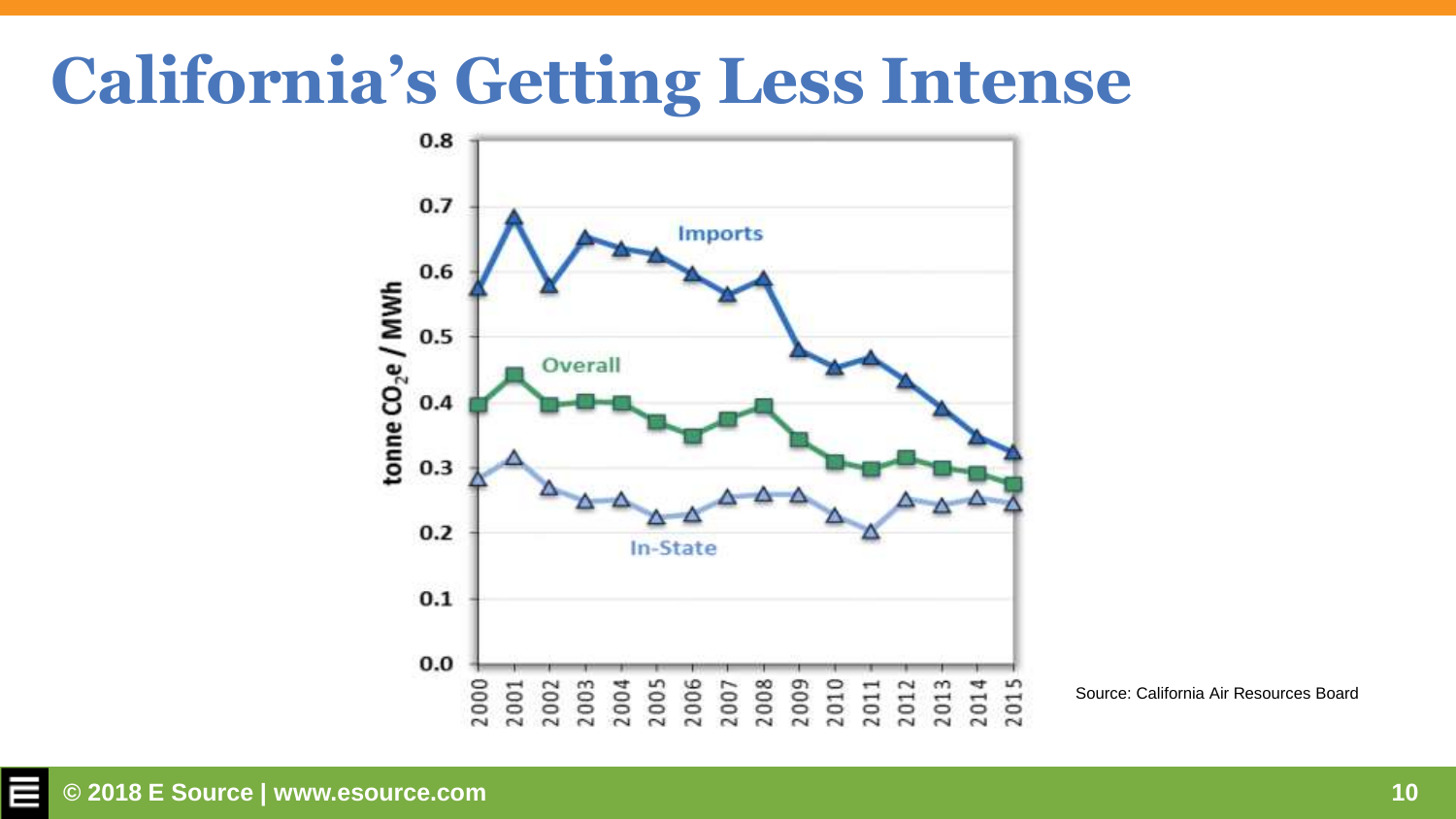#### **SCE's Pathway to Electrification**

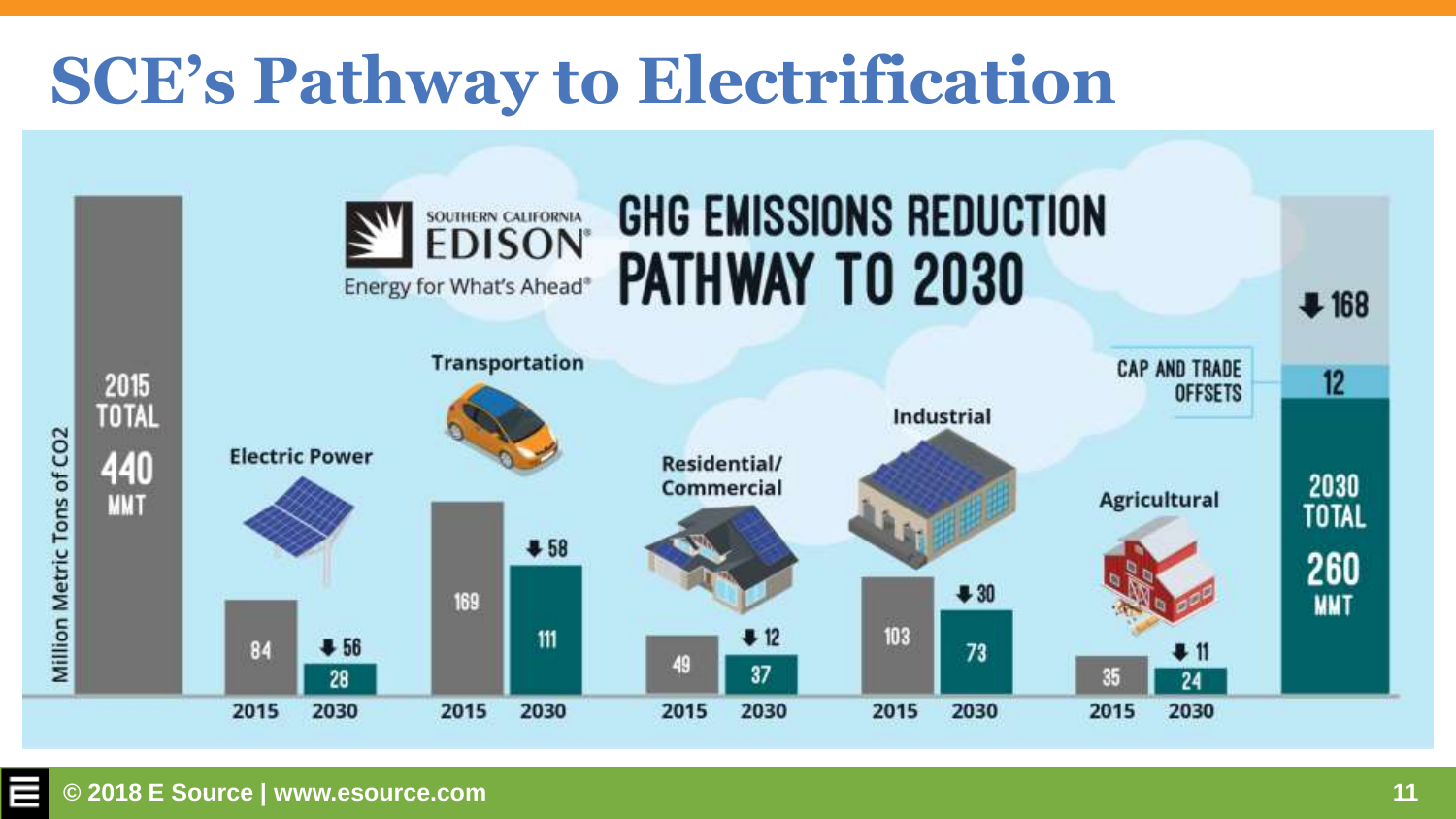#### **Reasons to Support Electrification**

**Revitalize the** electric utility industry

**Revitalize** public opinion of the electric utility industry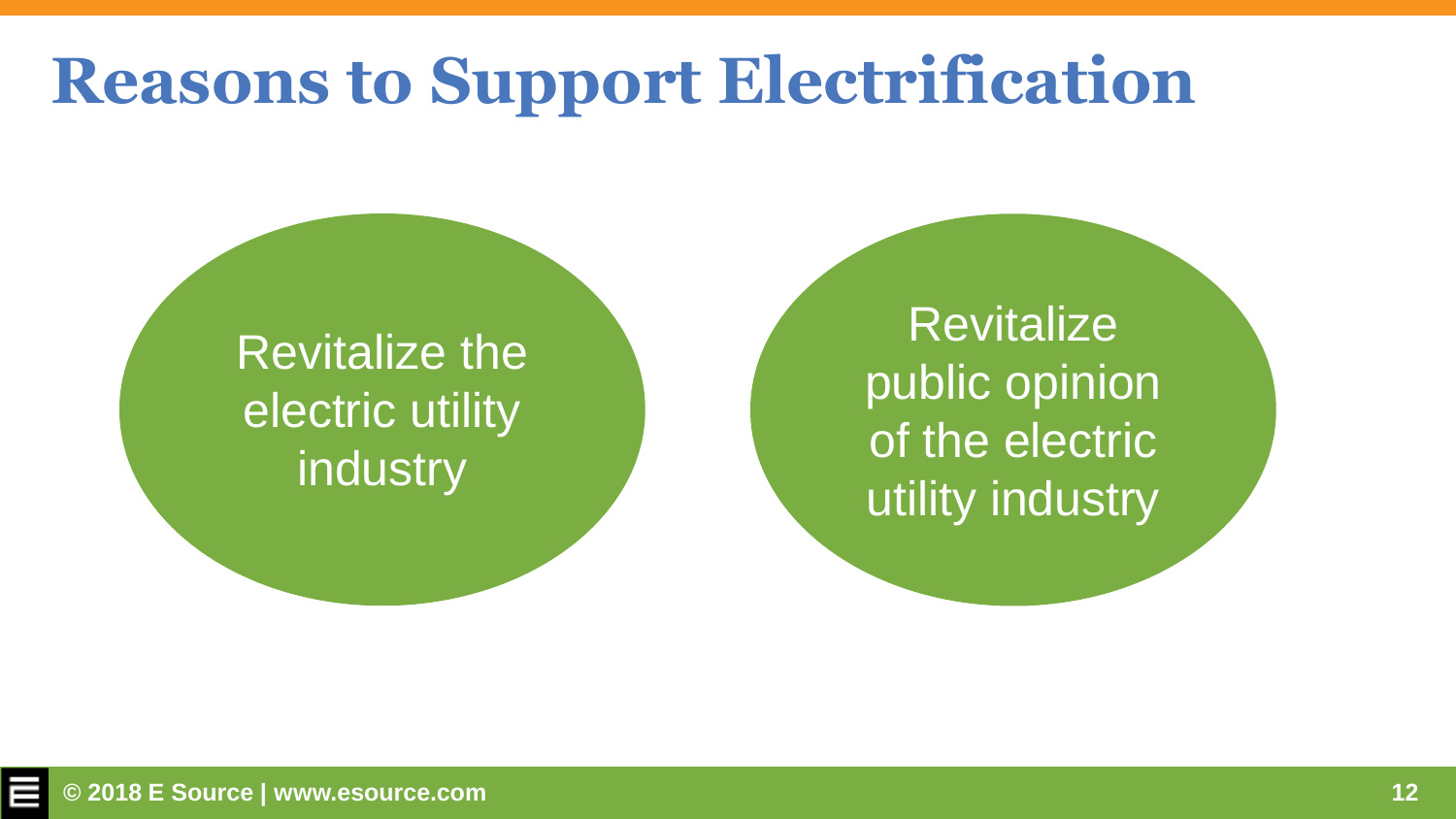#### **Sales Go Up**



Courtesy: The Brattle Group Courtesy: The Brattle Group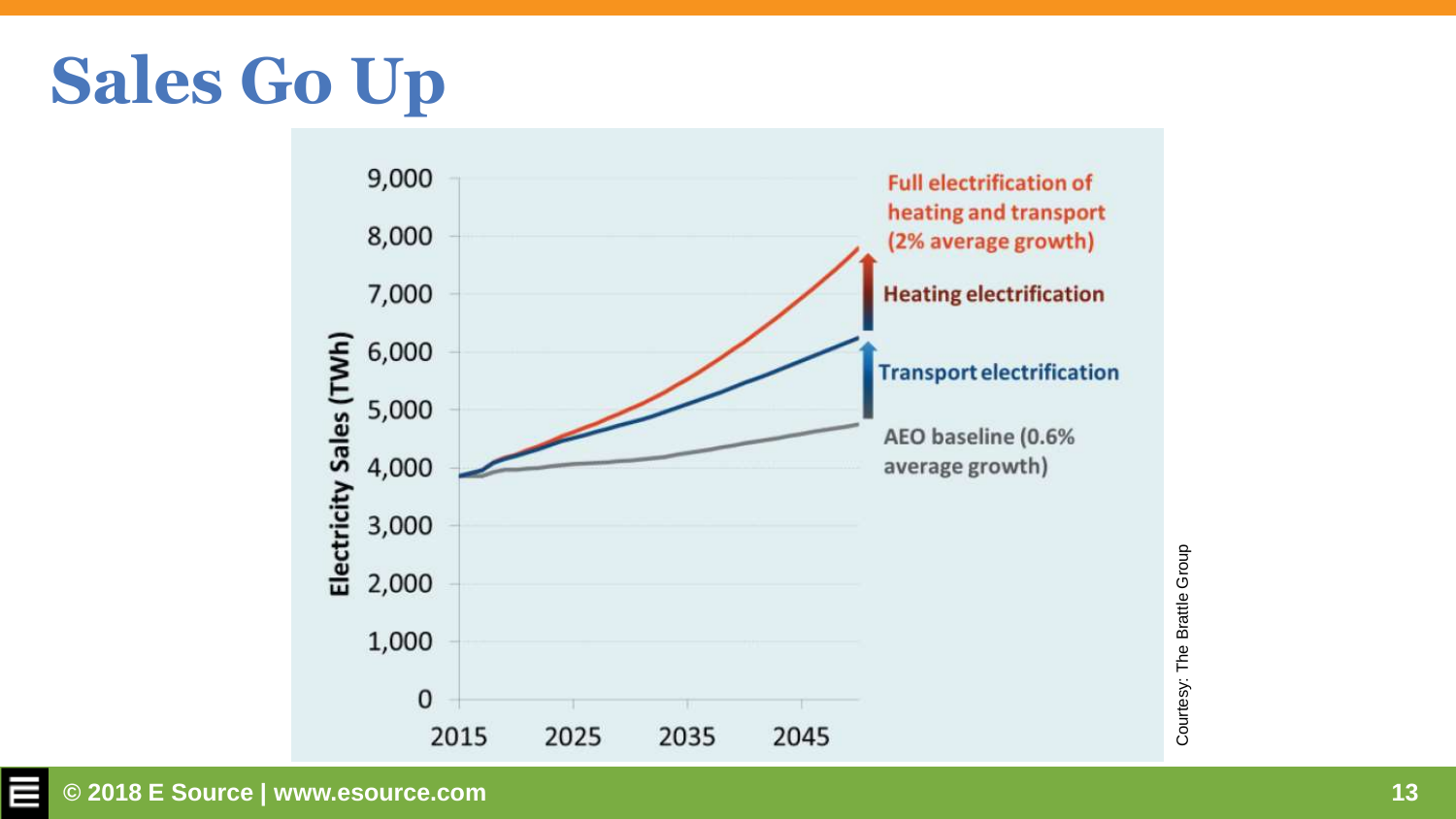#### **Carbon Dioxide Goes Down**



Courtesy: The Brattle Group Courtesy: The Brattle Group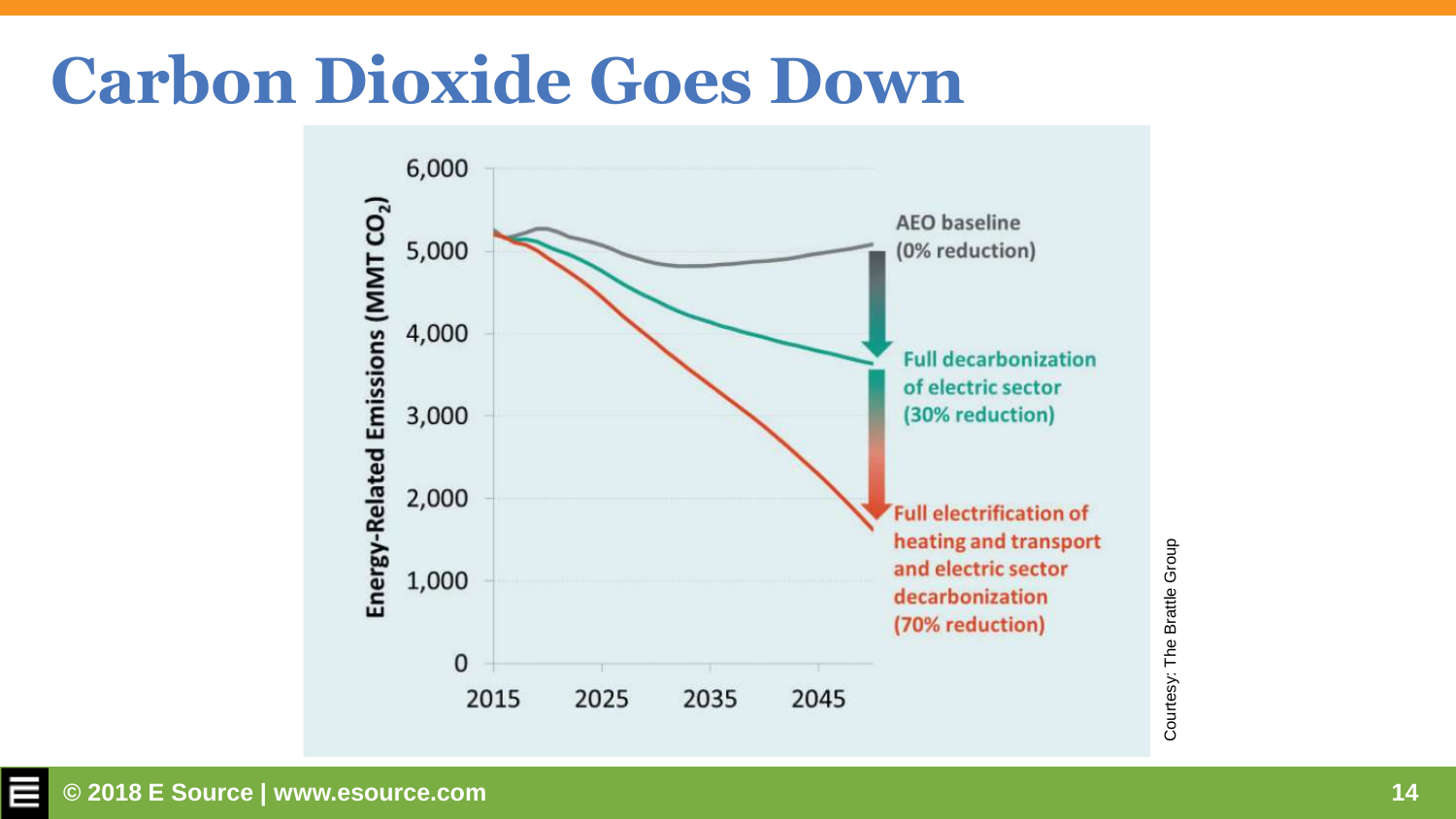# "If you're not part of the solution, you're part of the problem." -Eldridge Cleaver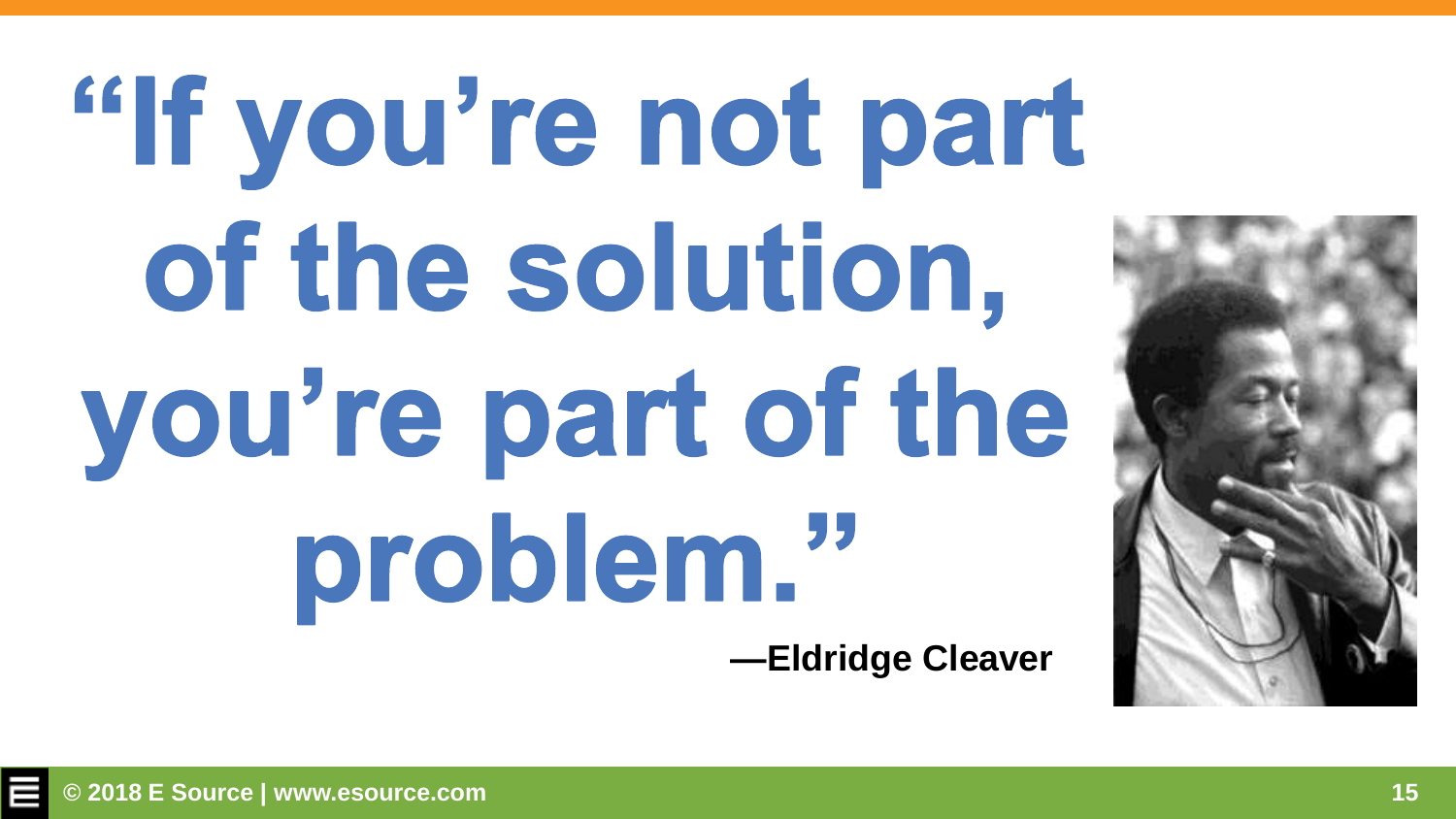#### **So, Nothing's Perfect**

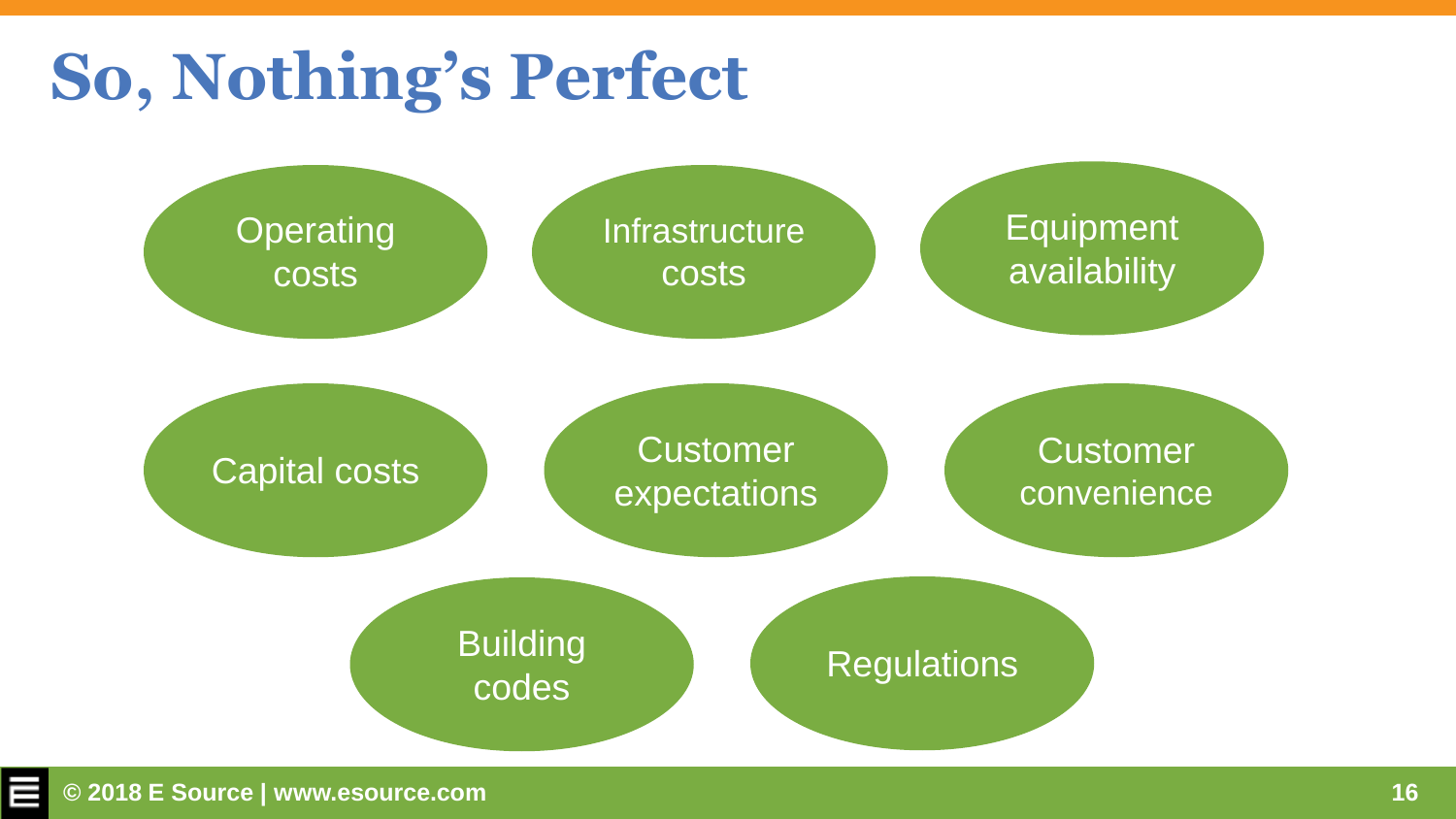#### **EV Market Update**

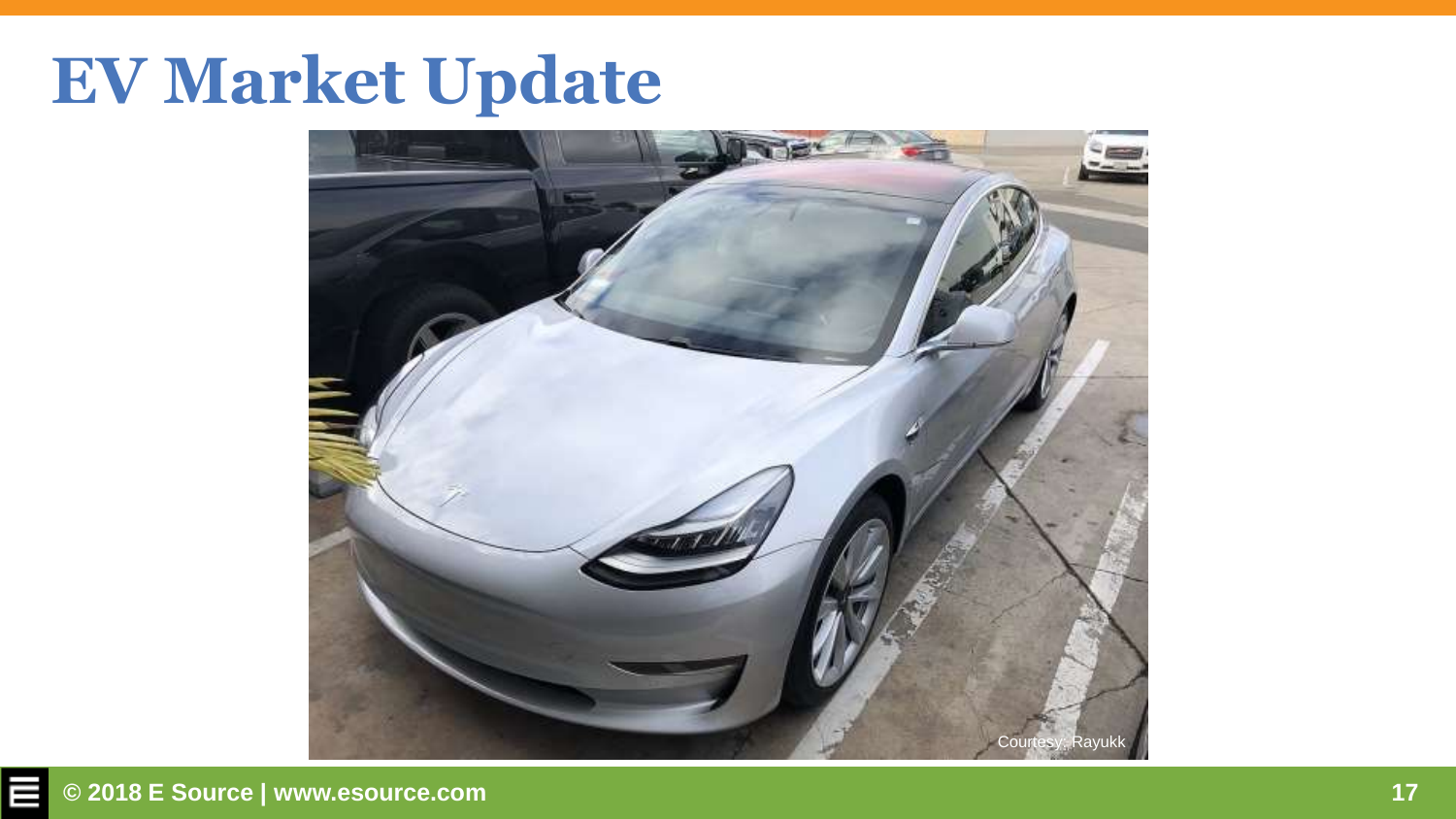

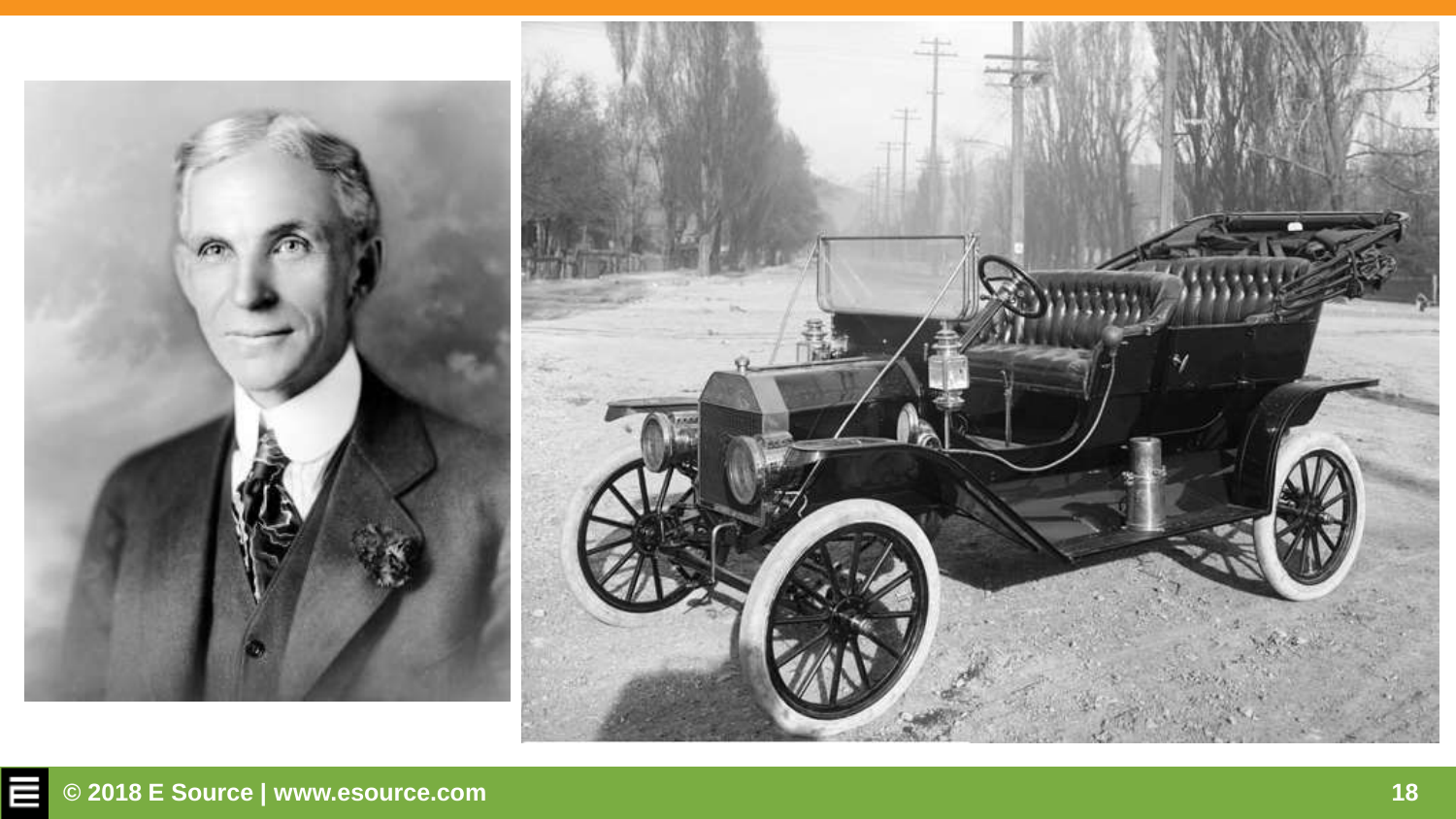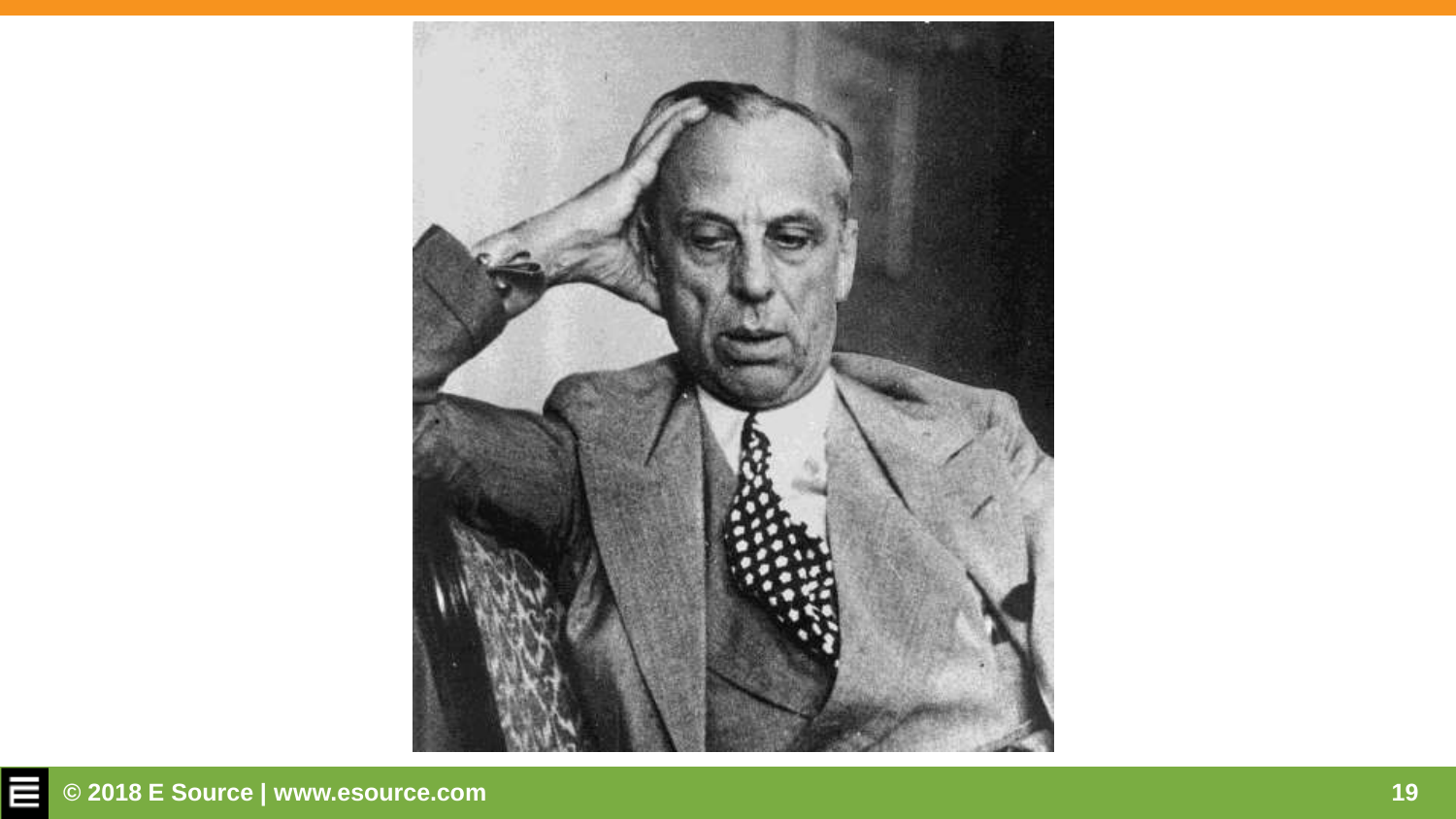

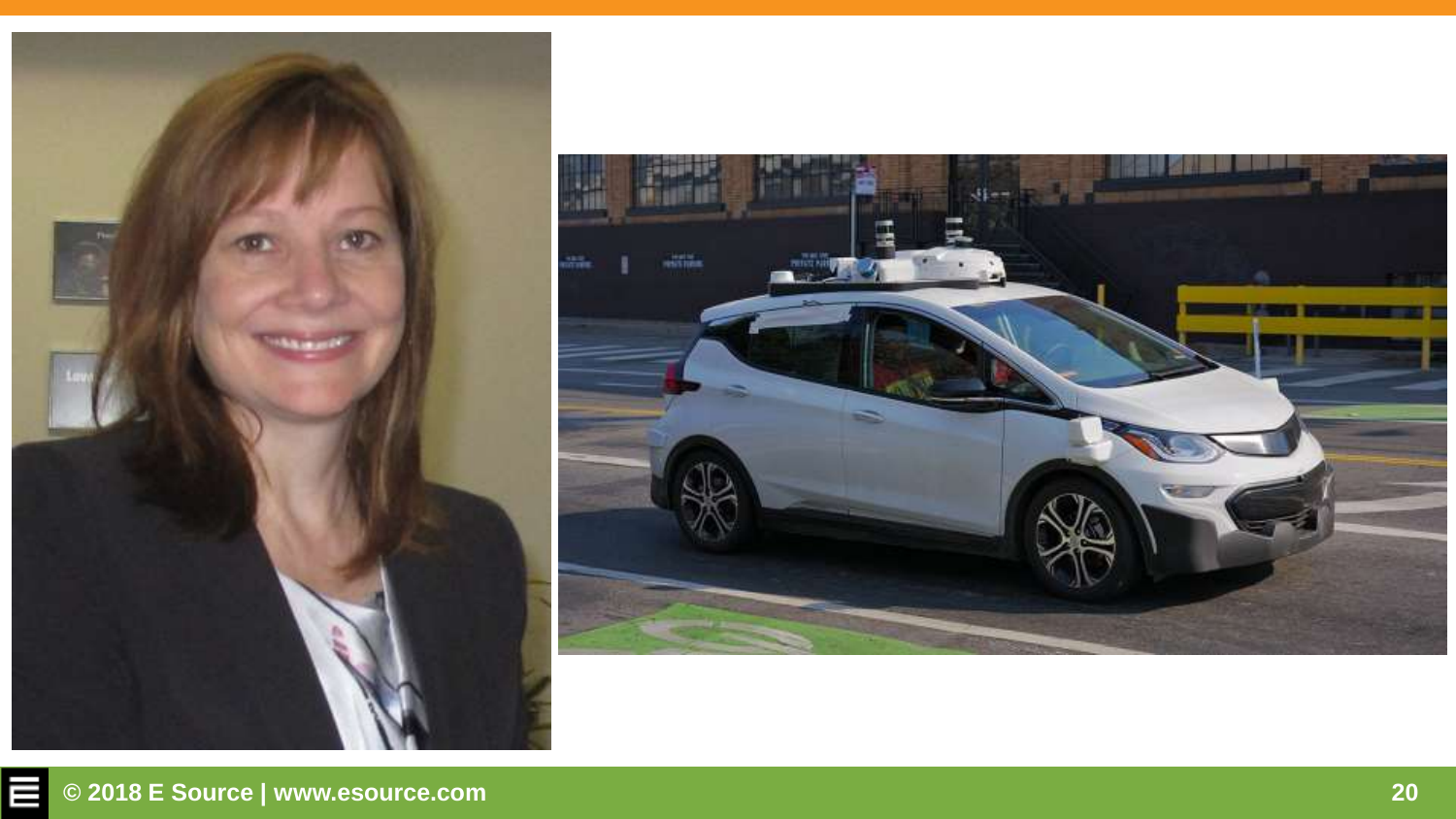#### **Go After Low-Hanging Fruit**



**© 2018 E Source | www.esource.com 21** E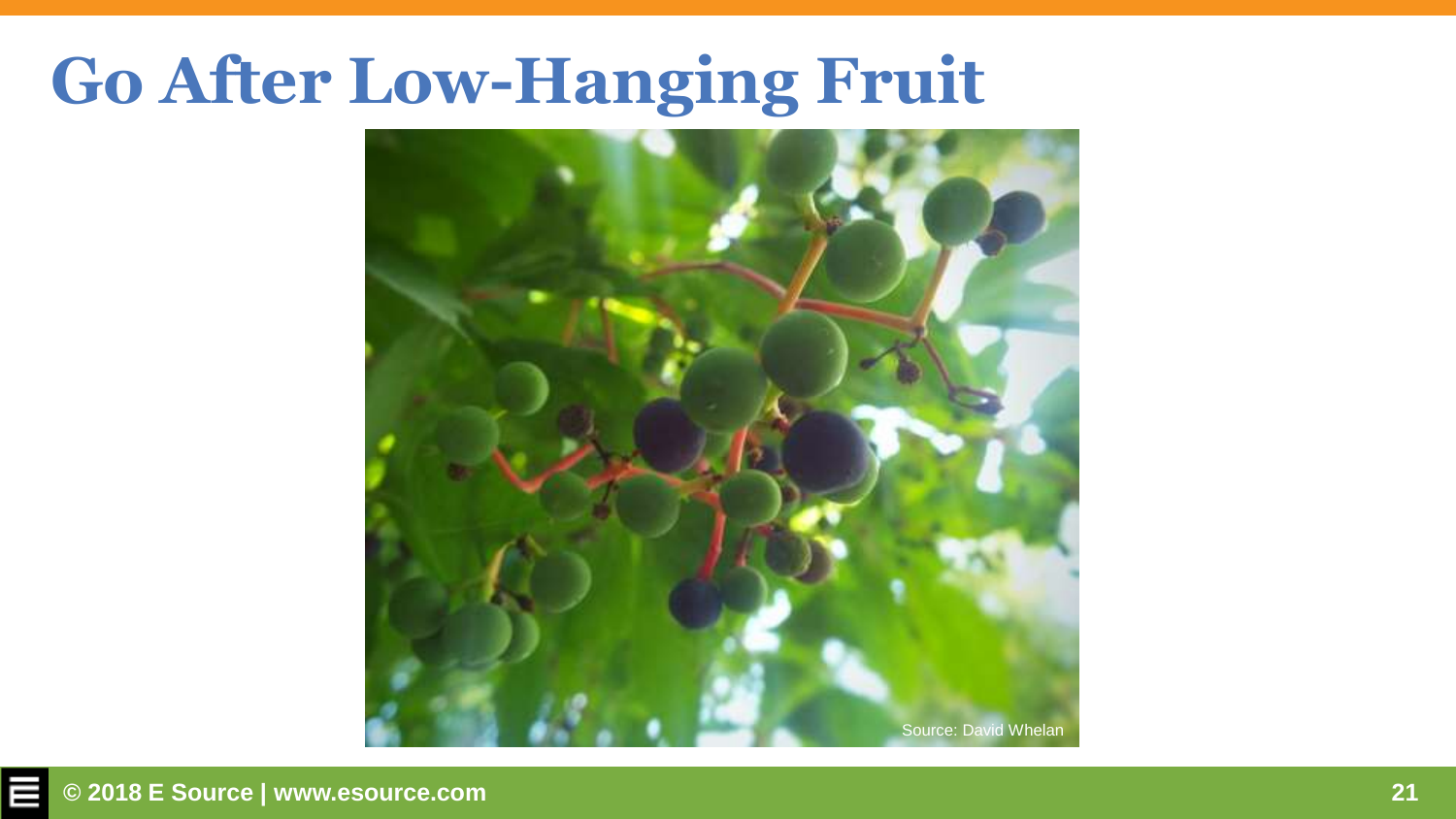### **All-Electric New Home in Sacramento Is Cheaper to Own, Operate, and Maintain**

| <b>Item</b>    | Gassified       | <b>All-electric</b>       | <b>Incremental cost</b> |
|----------------|-----------------|---------------------------|-------------------------|
| Heating        | <b>Furnace</b>  | <b>ASHP</b>               | \$25                    |
| Water heating  | Tankless        | <b>HPWH</b>               | \$4                     |
| Cooking        | Stovetop & oven | Induction                 | \$1,056                 |
| <b>Drying</b>  | Gas             | Resistance                | \$290                   |
| Infrastructure | <b>Pipes</b>    | <b>Panel and circuits</b> | \$950                   |
| <b>Total</b>   |                 |                           | \$163                   |

© E Source; data from LBNL report citing Mullen-Trento et al.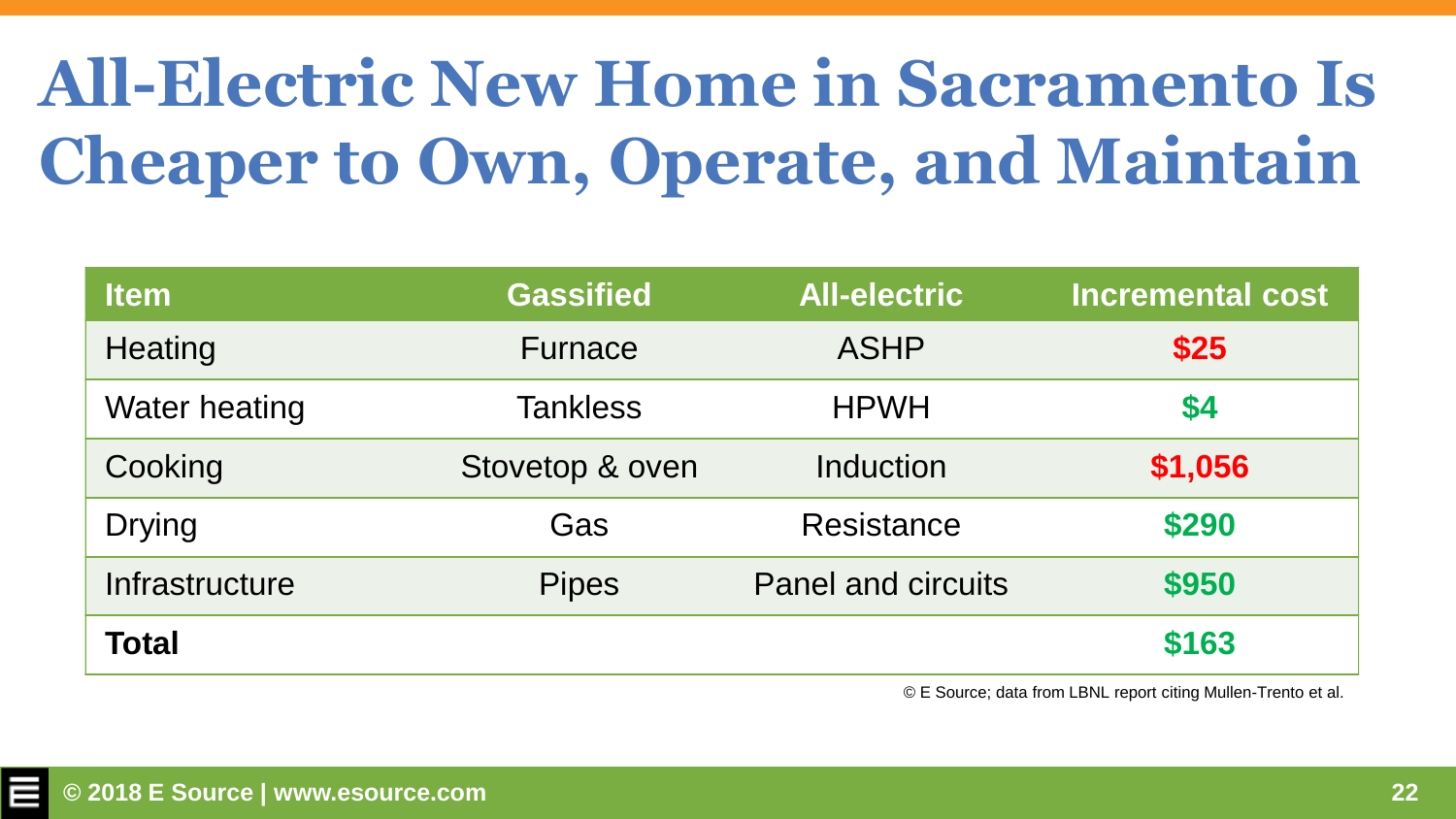#### **Make Good Use of the Gas Grid**

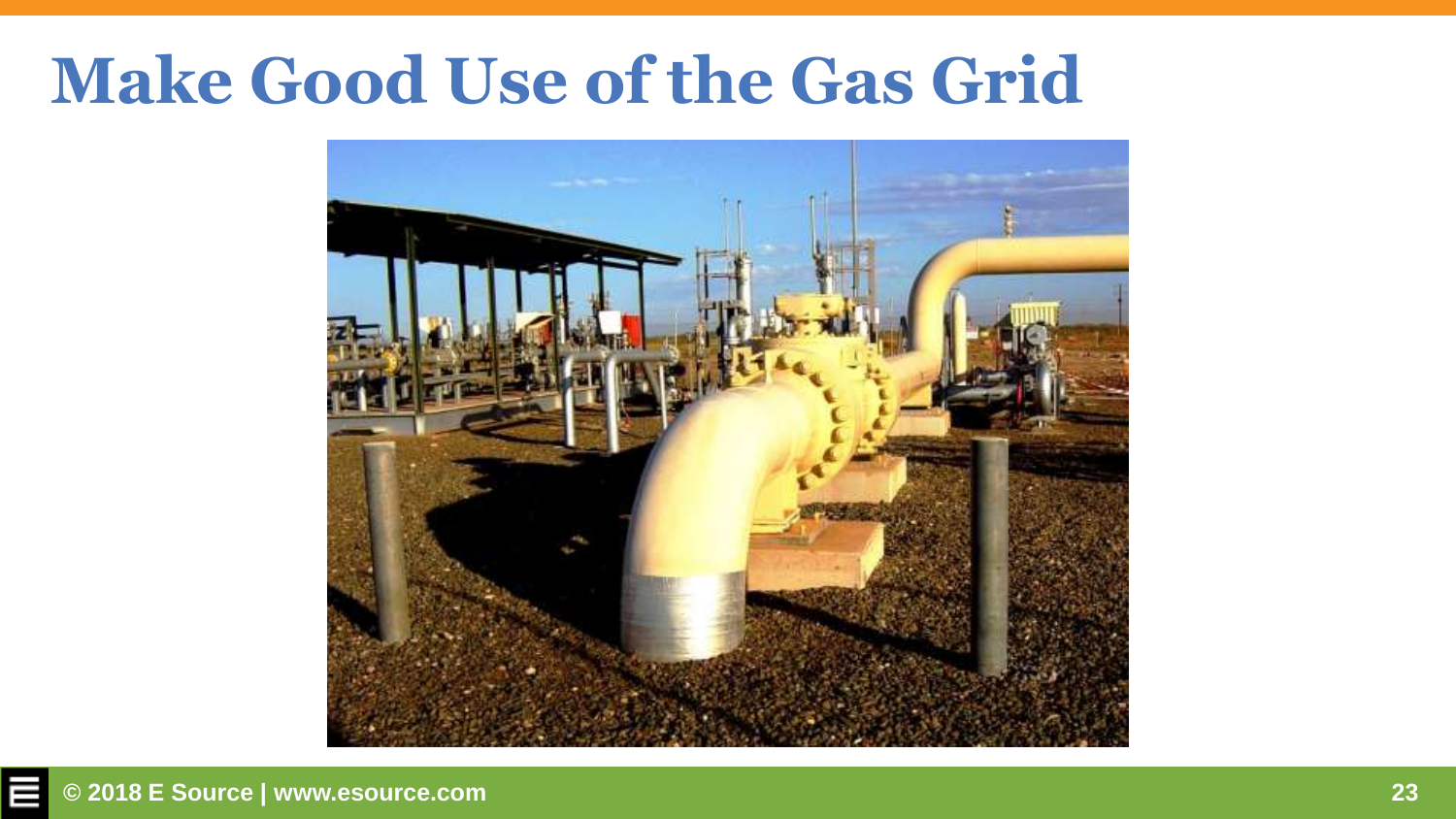#### **Win Over Customers**

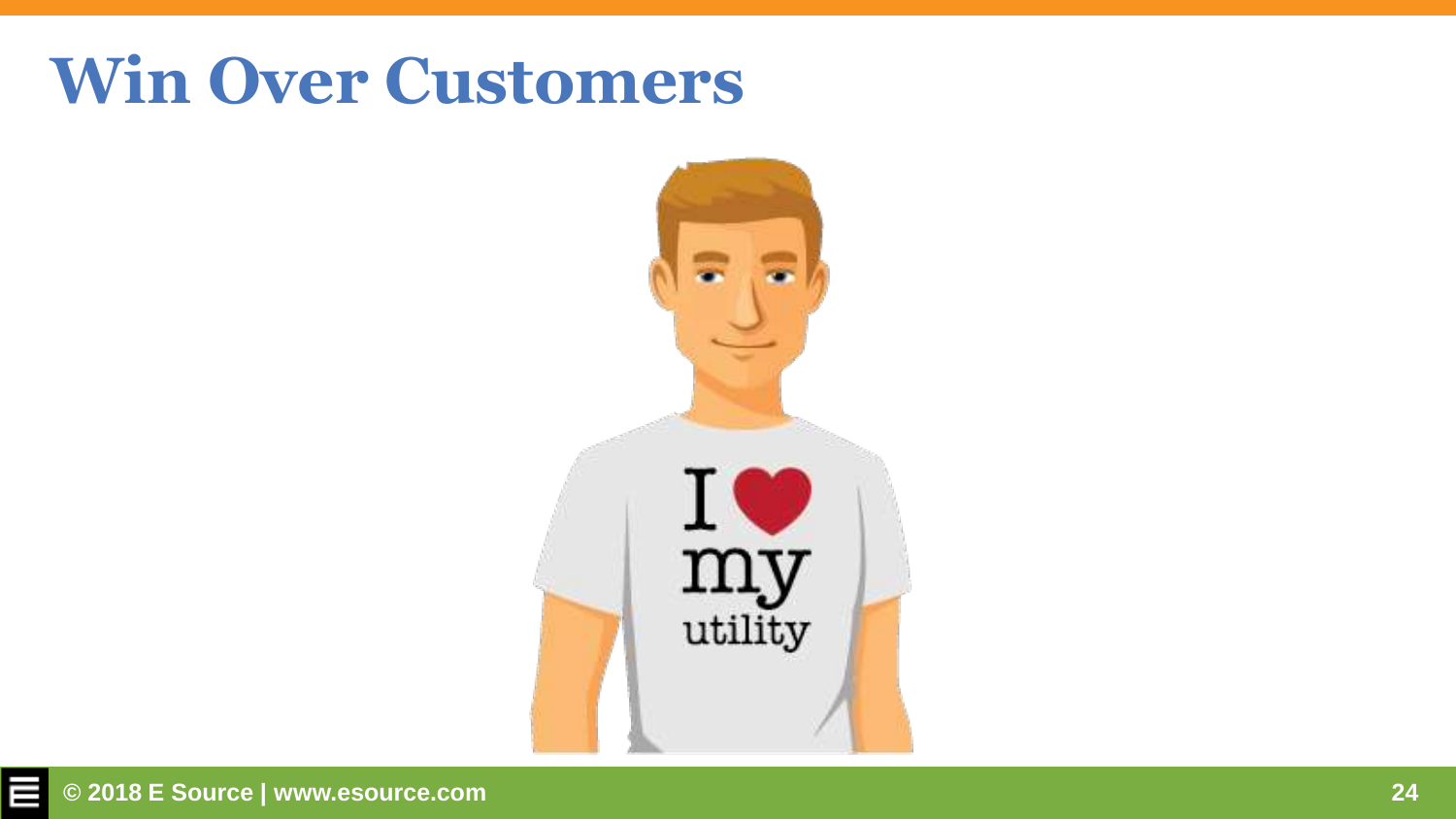

© E Source; data from Gallup and the Pew Research Center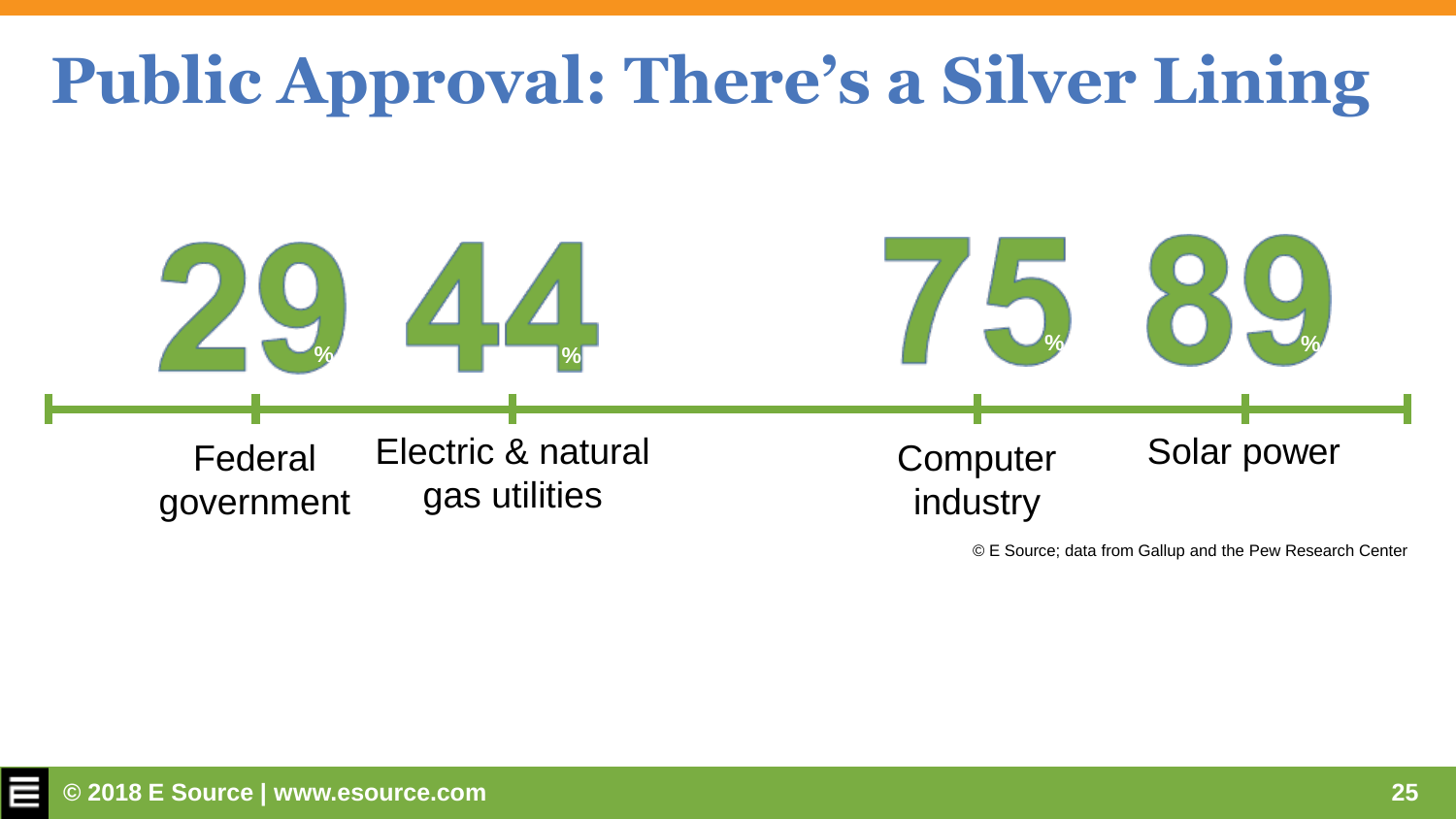#### **Customers Care About Utilities & Solar**

We asked customers how their perception of their utility would change if they knew of actions their utility was taking related to solar, such as providing informational resources to help customers learn more about solar.



**Base:** All respondents (n varies as shown in chart. **Question S6\_3\_5:** How would your perception of your utility change if you were aware of the following actions it is taking related to solar? [Providing informational resources to help customers learn more about solar]. **Note:** Percentages may not add to 100 due to rounding.

© E Source (Residential Solar Education and Communications Study 2017)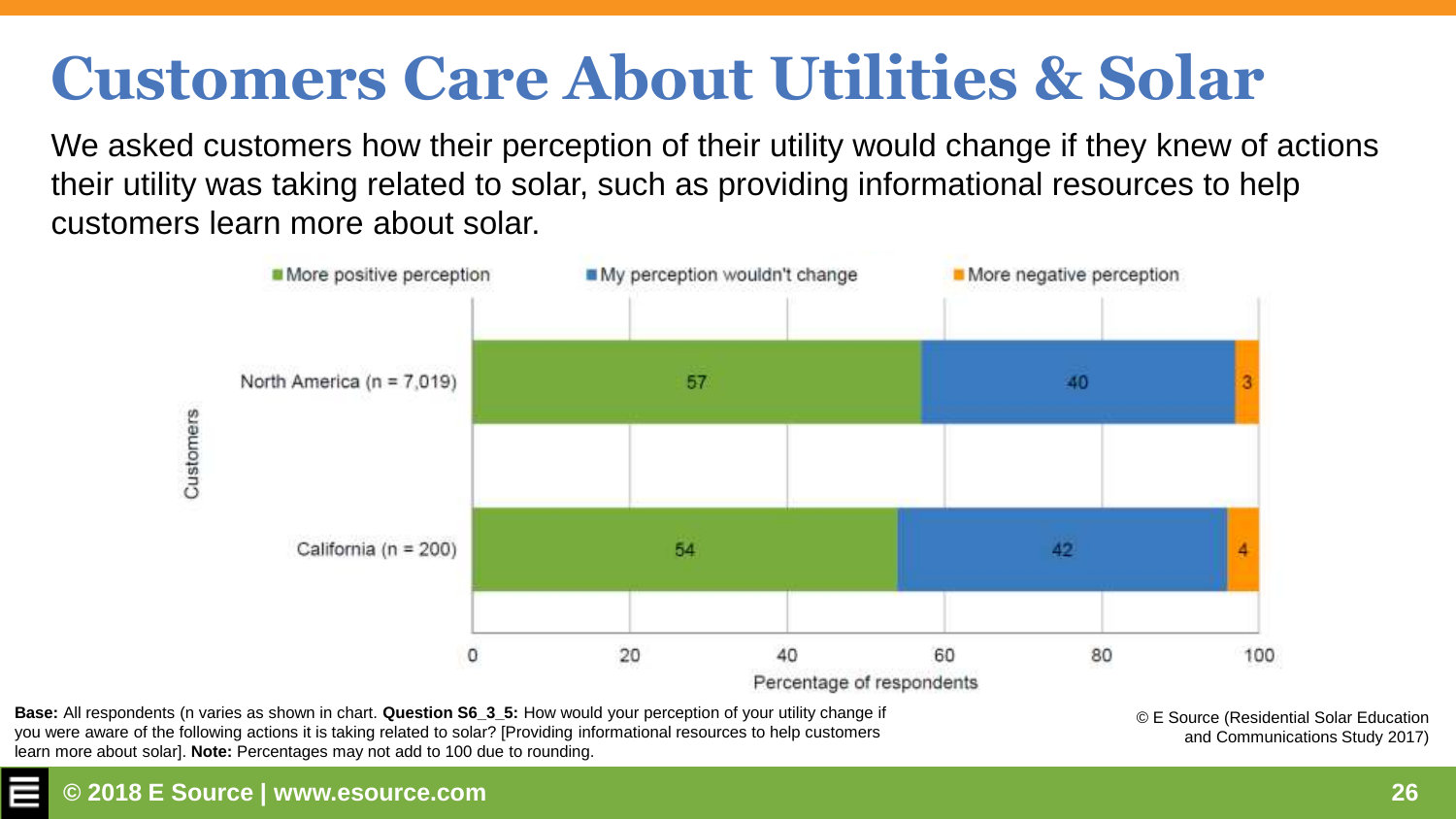#### **They're Not Getting Your Message**

#### **California customers**



**Base:** California respondents ( $n = 200$ ). Question S6\_2: On a scale of 1 to 5, where 1 means completely disagree and 5 means completely agree, please indicate the extent to which you agree or disagree with the following statements. Note: Percentages may not add to 100 due to rounding.

© E Source: **Residential Solar Education and** Communications Study 2017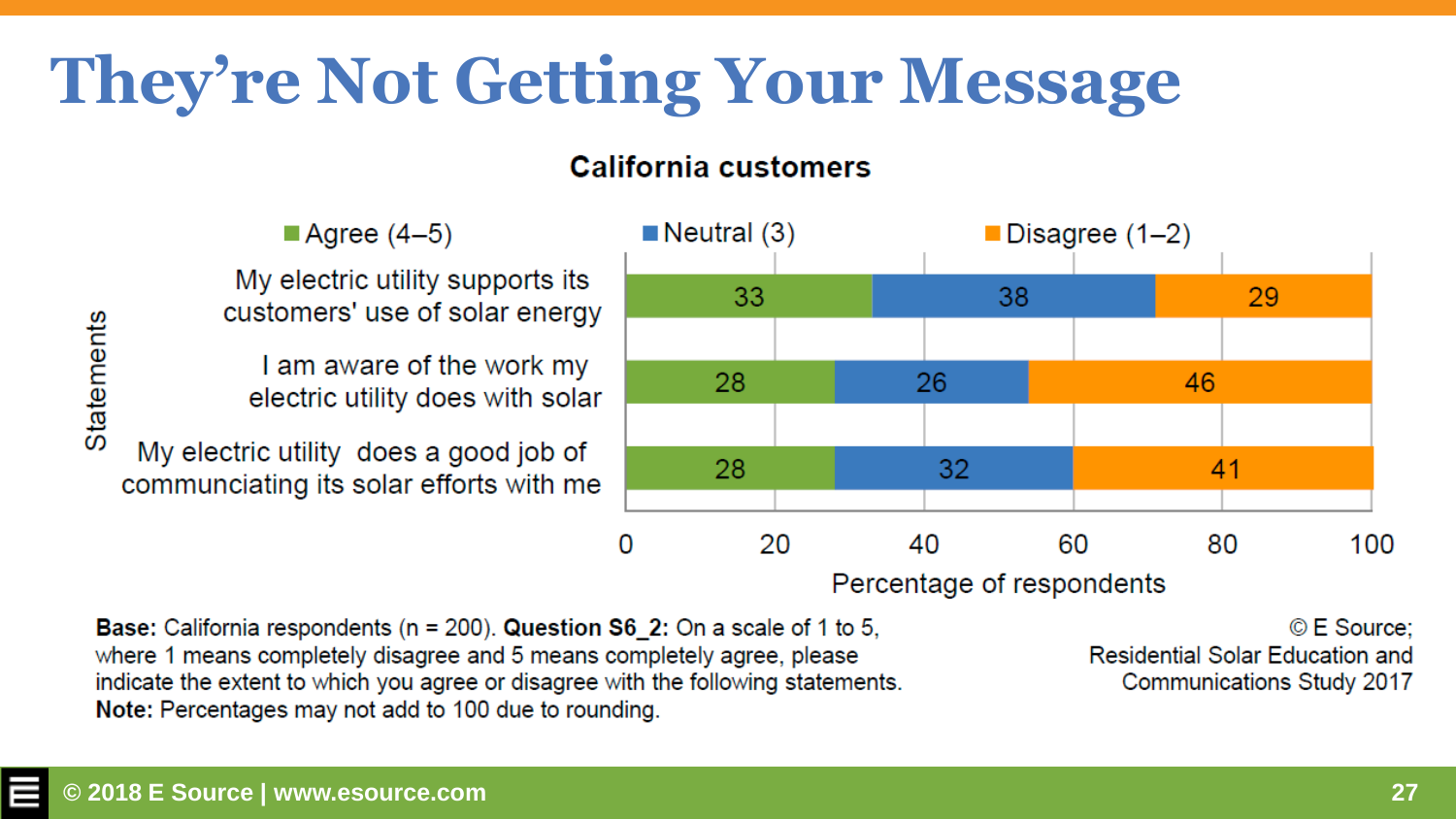

#### **2018 Temkin Experience Ratings**

Customer experience benchmark of 318 companies across 20 industries.

> Based on a survey of 10,000 U.S. consumers.

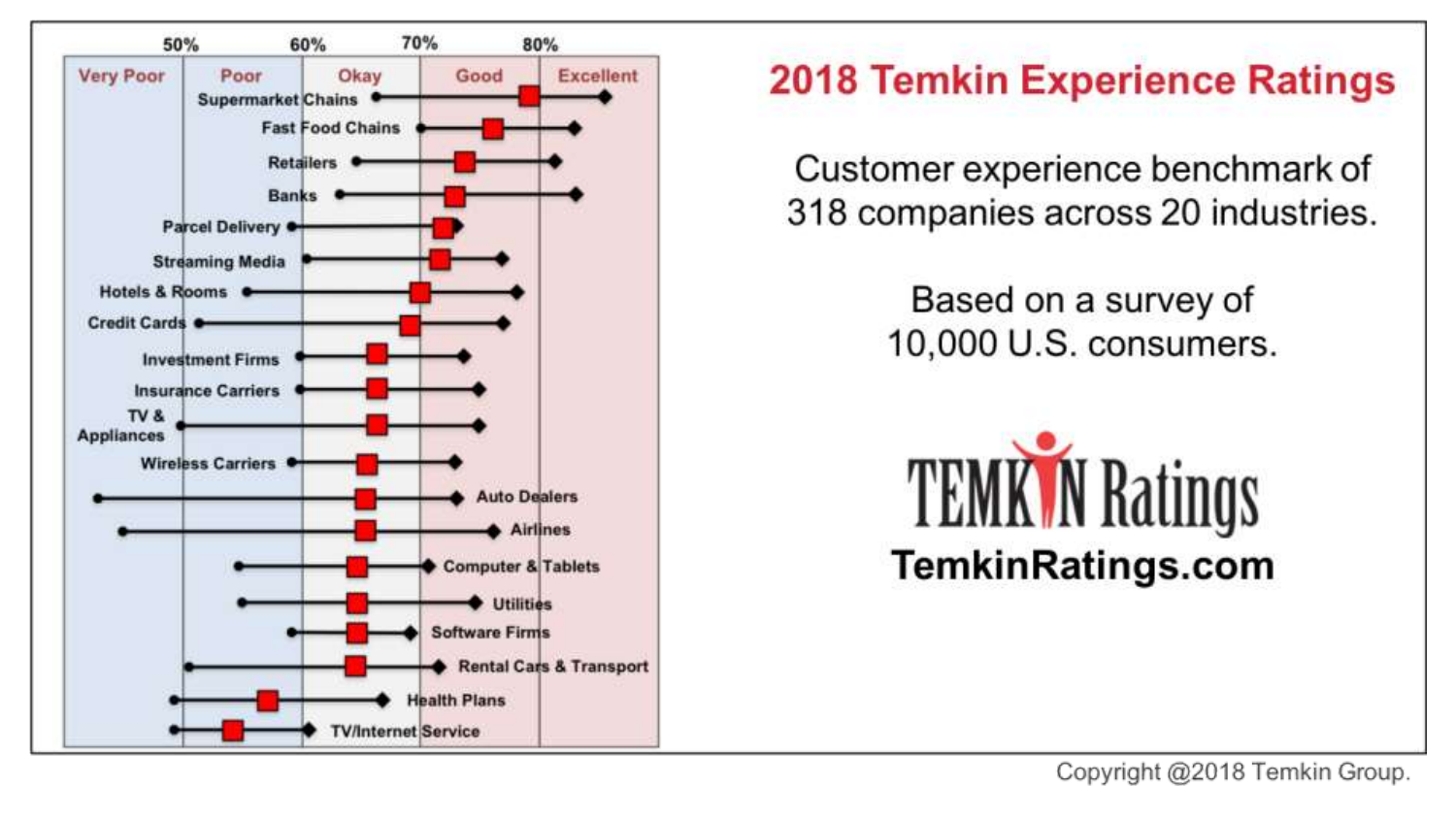#### **To-Do List**

- **Q** Win over customers
- $\Box$  Take credit for what you do
- □ Advocate for new regulatory and rate structures
- $\Box$  Build market share in the transportation sector
- $\square$  Go after electrification in buildings and industry
- $\Box$  Don't let up on efficiency
- $\Box$  Keep up the good work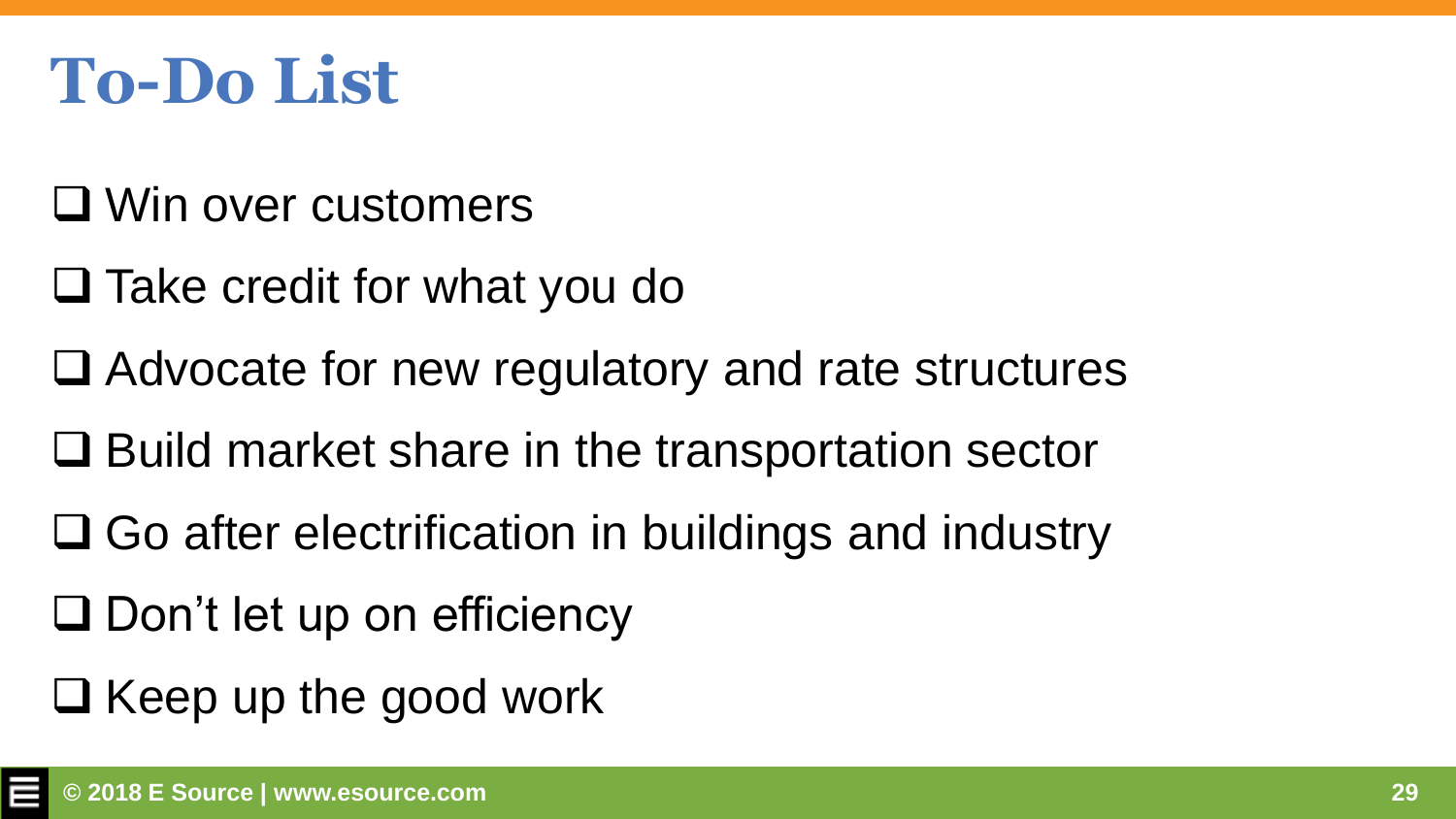#### **It's the Opportunity of a Lifetime**